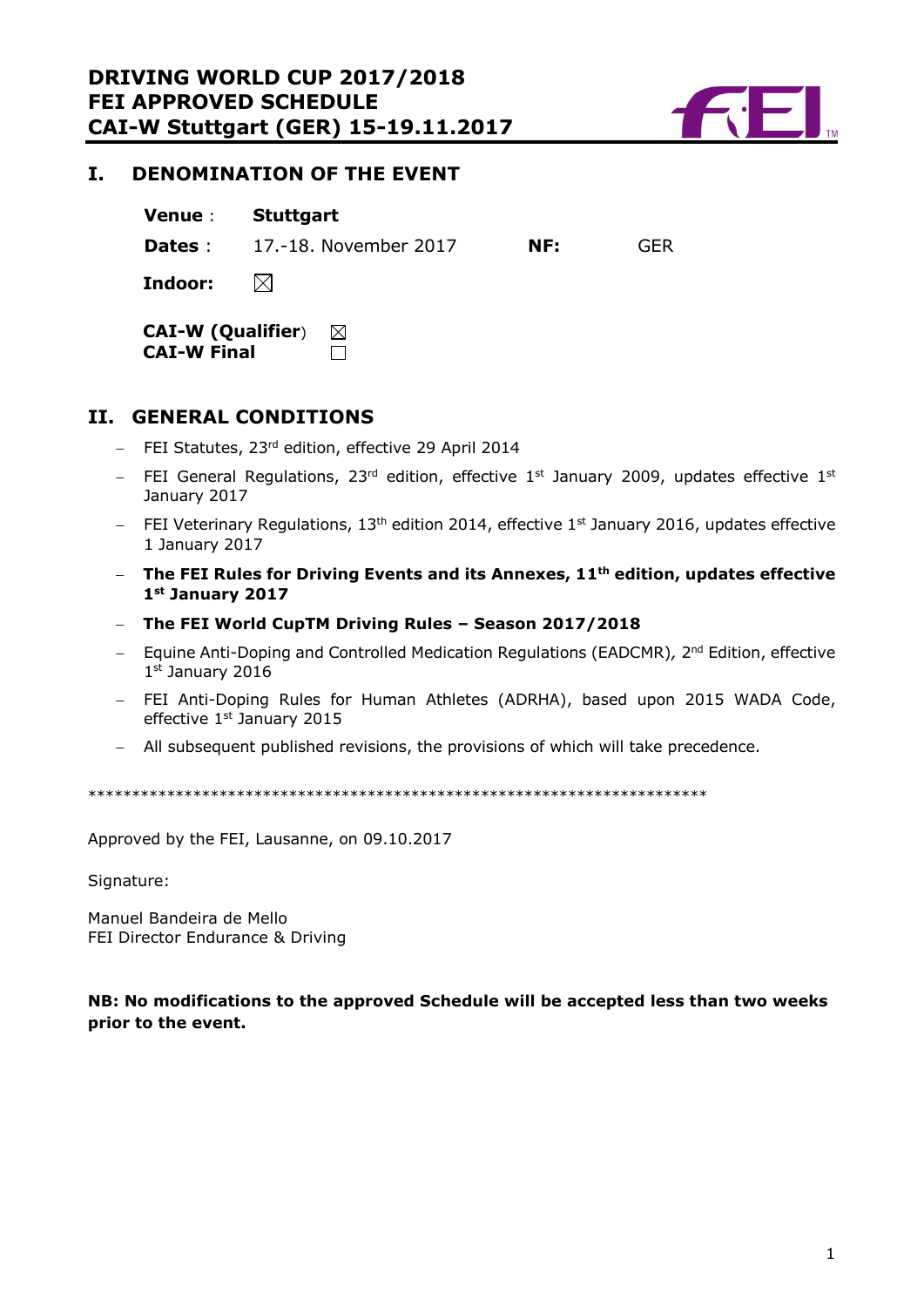# DRIVING WORLD CUP 2017/2018 **FEI APPROVED SCHEDULE CAI-W Stuttgart (GER) 15-19.11.2017**



#### **TABLE OF CONTENTS**

| Ι.    |                                                                                         |  |  |  |
|-------|-----------------------------------------------------------------------------------------|--|--|--|
| П.    |                                                                                         |  |  |  |
| III.  |                                                                                         |  |  |  |
| IV.   |                                                                                         |  |  |  |
| 1.    |                                                                                         |  |  |  |
| 2.    |                                                                                         |  |  |  |
| 3.    |                                                                                         |  |  |  |
| v.    |                                                                                         |  |  |  |
| VI.   |                                                                                         |  |  |  |
| 1.    |                                                                                         |  |  |  |
| VII.  |                                                                                         |  |  |  |
| 1.    |                                                                                         |  |  |  |
| 2.    |                                                                                         |  |  |  |
| 3.    |                                                                                         |  |  |  |
| VIII. |                                                                                         |  |  |  |
| IX.   |                                                                                         |  |  |  |
|       |                                                                                         |  |  |  |
| 1.    |                                                                                         |  |  |  |
| 2.    |                                                                                         |  |  |  |
| 3.    |                                                                                         |  |  |  |
| 4.    |                                                                                         |  |  |  |
| 5.    |                                                                                         |  |  |  |
| 6.    |                                                                                         |  |  |  |
| х.    |                                                                                         |  |  |  |
| 1.    |                                                                                         |  |  |  |
| 2.    |                                                                                         |  |  |  |
| XI.   |                                                                                         |  |  |  |
| 1.    |                                                                                         |  |  |  |
| 2.    |                                                                                         |  |  |  |
| 3.    |                                                                                         |  |  |  |
| 4.    |                                                                                         |  |  |  |
| 5.    |                                                                                         |  |  |  |
| 6.    |                                                                                         |  |  |  |
| 7.    |                                                                                         |  |  |  |
| 8.    |                                                                                         |  |  |  |
| 9.    |                                                                                         |  |  |  |
| 10.   |                                                                                         |  |  |  |
| 11.   |                                                                                         |  |  |  |
| 12.   |                                                                                         |  |  |  |
| 13.   | LOCAL TRANSPORTATION - ARRANGEMENTS FROM HOTEL TO SHOW GROUNDS  Fehler! Textmarke nicht |  |  |  |
|       | definiert.                                                                              |  |  |  |
| 14.   |                                                                                         |  |  |  |
| 15.   |                                                                                         |  |  |  |
| XII.  |                                                                                         |  |  |  |
| 1.    |                                                                                         |  |  |  |
| 2.    |                                                                                         |  |  |  |
| 3.    |                                                                                         |  |  |  |
| 4.    |                                                                                         |  |  |  |
| 5.    |                                                                                         |  |  |  |
| 6.    |                                                                                         |  |  |  |
|       |                                                                                         |  |  |  |
| 7.    |                                                                                         |  |  |  |
| 8.    |                                                                                         |  |  |  |
| XIII. |                                                                                         |  |  |  |
| XIV.  |                                                                                         |  |  |  |
| 1.    |                                                                                         |  |  |  |
| 2.    |                                                                                         |  |  |  |
| 3.    |                                                                                         |  |  |  |
| 4.    |                                                                                         |  |  |  |
| 5.    |                                                                                         |  |  |  |
| XV.   |                                                                                         |  |  |  |
| 1.    |                                                                                         |  |  |  |
| 2.    |                                                                                         |  |  |  |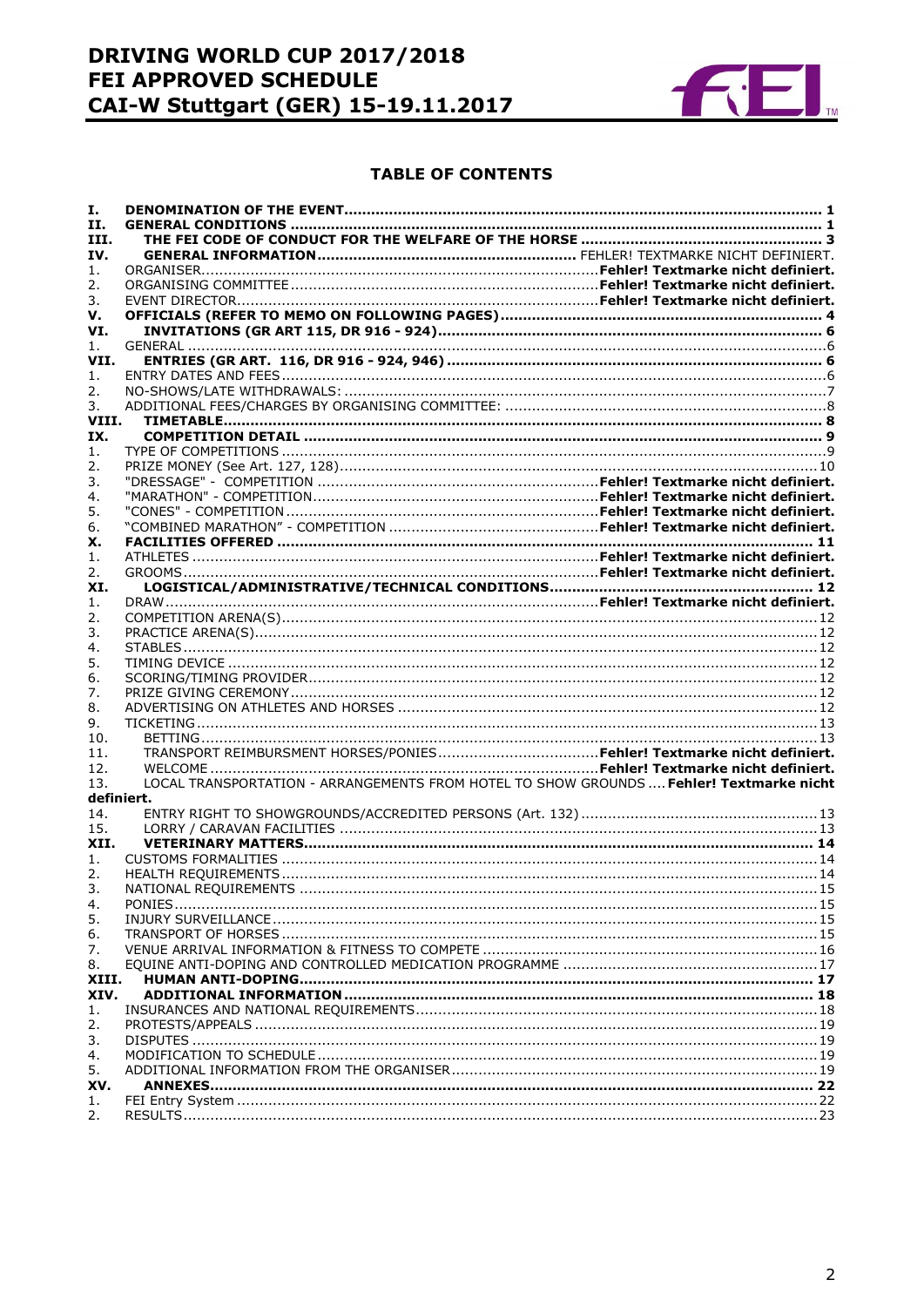

# <span id="page-2-0"></span>**III. THE FEI CODE OF CONDUCT FOR THE WELFARE OF THE HORSE**

The Fédération Equestre Internationale (FEI) expects all those involved in international equestrian sport to adhere to the FEI's Code of Conduct and to acknowledge and accept that at all times the welfare of the horse must be paramount and must never be subordinated to competitive or commercial influences.

- 1. At all stages during the preparation and training of competition horses, welfare must take precedence over all other demands. This includes good horse management, training methods, farriery and tack, and transportation.
- 2. Horses and Athletes must be fit, competent and in good health before they are allowed to compete. This encompasses medication use, surgical procedures that threaten welfare or safety, pregnancy in mares and the misuse of aids.
- 3. Events must not prejudice horse welfare. This involves paying careful attention to the competition areas, ground surfaces, weather conditions, stabling, site safety and fitness of the horse for onward travel after the event.
- 4. Every effort must be made to ensure that horses receive proper attention after they have competed and that they are treated humanely when their competition careers are over. This covers proper veterinary care, competition injuries, euthanasia and retirement.
- 5. The FEI urges all involved with the sport to attain the highest levels of education in their areas of expertise.

<span id="page-2-1"></span>A full copy of this Code can be obtained from the Fédération Equestre Internationale, HM King Hussein I Building, Chemin de la Joliette 8, 1006 Lausanne, Switzerland. Telephone: +41 21 310 47 47. The Code is available in English. The Code is also available on the FEI's website: [www.fei.org.](http://www.fei.org/)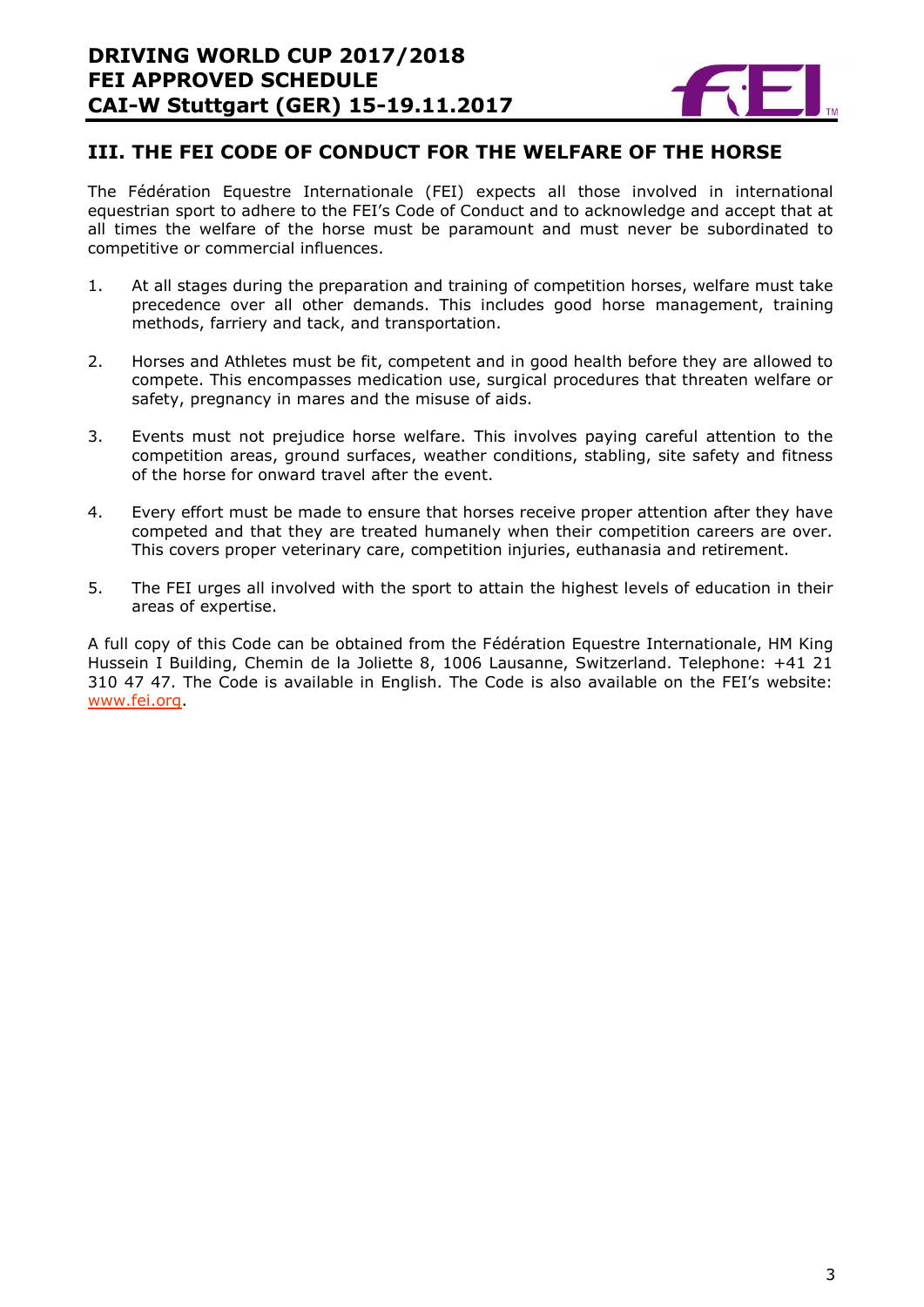

# **IV. GENERAL INFORMATION**

## **1. ORGANISER**

| Promotional Supporter:       |                                                                                                                                               |
|------------------------------|-----------------------------------------------------------------------------------------------------------------------------------------------|
| Name:                        | Pferdesportverband Baden-Württemberg e.V.<br>Murrstr. 1 / 2                                                                                   |
|                              | D-70806 Kornwestheim                                                                                                                          |
| Organizer:                   |                                                                                                                                               |
| Name:                        | in. Stuttgart Veranstaltungsgesellschaft mbH & Co.KG<br>Geschäftsführer: Andreas Kroll und Martin Rau<br>Mercedesstr. 50<br>D-70372 Stuttgart |
| Telephone:                   | +49-711-9554-454                                                                                                                              |
| Fax:                         | +49-711-9554-500                                                                                                                              |
| Email:                       | manfred-parlow@in.stuttgart.de                                                                                                                |
| Website:                     | www.stuttgart-german-masters.de                                                                                                               |
| Contact Dotaile Chow Crounds |                                                                                                                                               |

Contact Details Show Ground:

| Hanns-Martin-Schleyer Halle            |  |  |
|----------------------------------------|--|--|
| Mercedesstr. 69, D-70372 Stuttgart     |  |  |
| +49-711-9554-454                       |  |  |
| Latitude: 48.77542, Longitude: 9.18176 |  |  |
|                                        |  |  |

accessibility details:

| Arrival by car:   | A81, exit Zuffenhausen    |
|-------------------|---------------------------|
| Arrival by train: | Railway station Stuttgart |
| Arrival by plane: | Airport Stuttgart         |

# **2. ORGANISING COMMITTEE**

| President:      | <b>Manfred Parlow</b> |
|-----------------|-----------------------|
| Show Secretary: | Susanne Asendorf      |
| Press Officer:  | Jörg Klopfer          |

#### **3.EVENT DIRECTOR**

| Name:<br>Address: | Carsten Rotermund / Kai Huttrop-Hage / Andreas Krieg<br>see OC |
|-------------------|----------------------------------------------------------------|
| Telephone:        | Andreas Krieg: +49(0)172-7416874                               |
|                   | Carsten Rotermund: +49(0)173-5777038                           |
|                   | Kai Huttrop-Hage: +49(0)152-59292925                           |
| Fax:              | +49(0)-711-3259545                                             |
| Email:            | CR@stuttgart-german-masters.de                                 |
|                   | KHH@stuttgart-german-masters.de                                |
|                   | AK@stuttgart-german-masters.de                                 |

## **4. STABLE MANAGER**

| Name:   | Erich Hinz         |
|---------|--------------------|
| Mobile: | +49(0)1515-8010000 |
| Email:  | eho10553@aol.com   |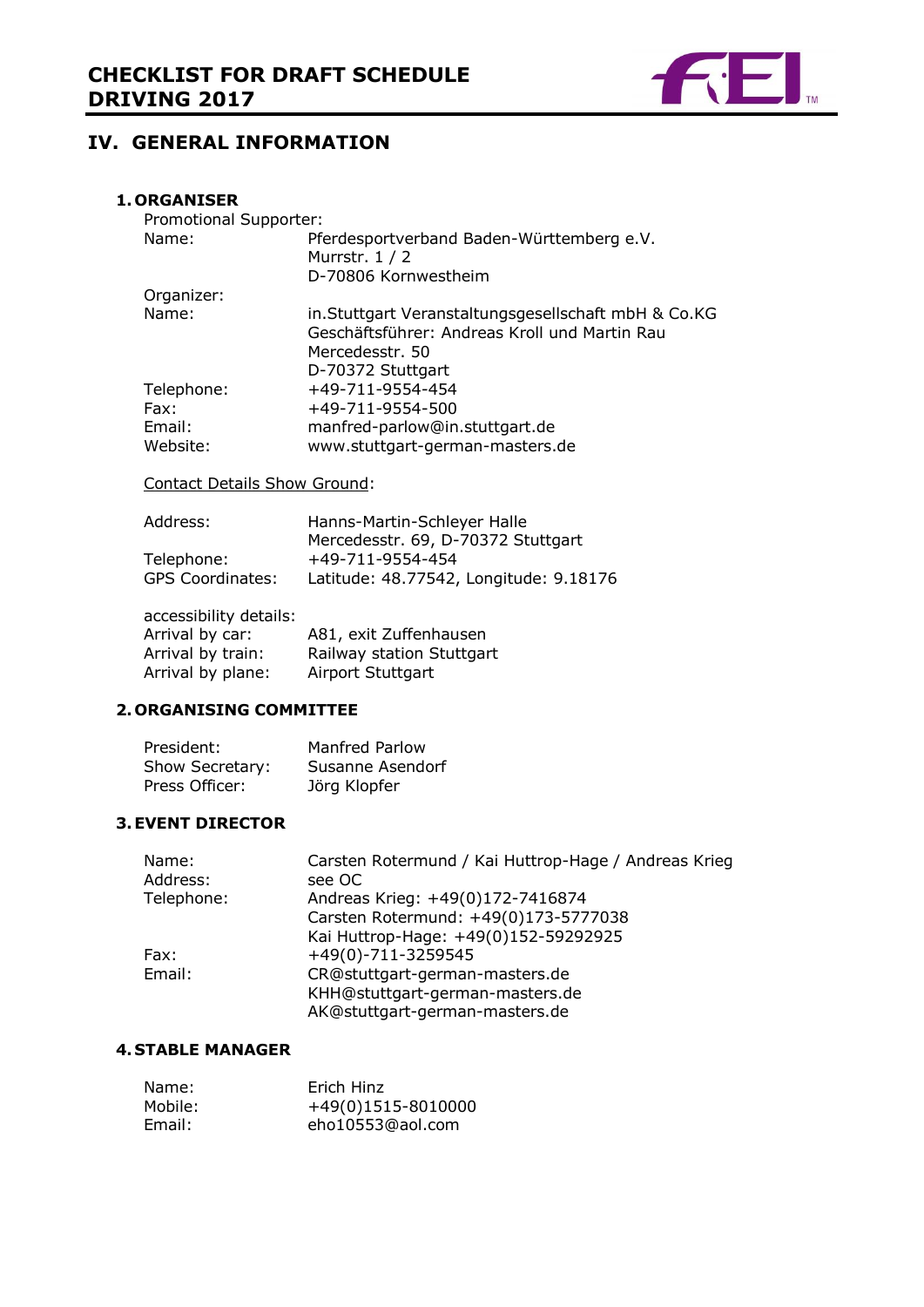# **CHECKLIST FOR DRAFT SCHEDULE DRIVING 2017**



# **V. OFFICIALS**

<span id="page-4-0"></span>

| Ref.                    | <b>Panel</b>                                                               | <b>Function</b>                                                       | <b>FEI ID</b> | <b>Name</b>               | <b>NF</b>  | Le-<br>vel     | <b>Email/mobile</b>                            |
|-------------------------|----------------------------------------------------------------------------|-----------------------------------------------------------------------|---------------|---------------------------|------------|----------------|------------------------------------------------|
| 1                       | Ground Jury                                                                | Ground Jury President                                                 | 10071344      | <b>Elimar Thunert</b>     | <b>GER</b> | 3              | ethunert@aol.com<br>+49.171.1994898            |
|                         |                                                                            | Ground Jury Member                                                    |               | Bettina Rigbers-Böhnisch  | <b>GER</b> | nat.           |                                                |
| $\overline{\mathbf{2}}$ | Foreign Judge                                                              | Foreign Judge                                                         | 10000361      | Daniel Würgler            | SUI        | $\overline{2}$ | info@fahrstall-leymen.com<br>+41.79.2197036    |
| 3                       | <b>Technical Delegate</b>                                                  | <b>Technical Delegate</b>                                             |               | $\cdot$ /.                |            |                |                                                |
| 4                       | Assistant Technical Delegate                                               | Assistant Technical Delegate                                          |               | $\cdot$ /.                |            |                |                                                |
| 5                       | Course Designer                                                            | Course Designer                                                       | 10050626      | Wolfgang Asendorf         | <b>GER</b> | $\overline{4}$ | asendorf@wadriving.de<br>+491752291133         |
| 6                       | Assistant Course Designer                                                  | Assistant Course Designer                                             |               | $\cdot$ .                 |            |                |                                                |
| $\overline{\mathbf{z}}$ | Appeal Committee                                                           | Appeal Committee President                                            |               | $\cdot$ .                 |            |                |                                                |
| 8                       | Chief Steward                                                              | Chief Steward                                                         | 10050803      | Martin Röske              | <b>GER</b> | $\overline{2}$ | Martin.roeske@web.de<br>+49-173-5609999        |
|                         |                                                                            | <b>Assistant Steward</b>                                              | 10051328      | Peter Bort                | <b>GER</b> | nat.           |                                                |
|                         |                                                                            | <b>Assistant Steward</b>                                              | 10052781      | <b>Helmut Hartmann</b>    | <b>GER</b> | nat.           |                                                |
| 9                       | <b>Assistant Stewards</b>                                                  | <b>Assistant Steward</b>                                              | 10049516      | Karl-Heinz Streng         | <b>GER</b> | nat.           |                                                |
|                         |                                                                            | <b>Assistant Steward</b>                                              | 10053087      | Katharina von Stetten     | <b>GER</b> | nat.           |                                                |
|                         |                                                                            | <b>Assistant Steward</b>                                              | 10093352      | <b>Christine Eberbach</b> | <b>GER</b> | nat.           |                                                |
|                         |                                                                            | <b>Assistant Steward</b>                                              | 10051929      | Michael Wassmann          | <b>GER</b> | nat.           |                                                |
| 10                      | <b>Veterinary Delegate</b>                                                 | FEI Veterinary Delegate                                               | 10009316      | Dr. Frieder Andres        | <b>GER</b> |                | info@tierklinikpartners.de<br>+49.160 807 2085 |
| 11                      | Veterinary Service Manager<br>(VSM) Treating Veterinarian<br>(VR Art 1010) | Veterinary Service Manager/<br>FEI Permitted Treating<br>Veterinarian | 10117486      | Dr. Martina Sperling      | <b>GER</b> |                | sperlingma@gmx.de<br>+49.176.32014082          |
| 12                      | <b>Medical Doctor</b>                                                      | <b>Medical Doctor</b>                                                 |               | by DRK Stuttgart          | <b>GER</b> |                | +49.711.55350                                  |
| 13                      | Farrier                                                                    | Farrier                                                               |               | Sebastian Becher          |            |                | +49.171.4721997                                |
| 14                      | NF Delegate <sup>14</sup>                                                  | NF Delegate                                                           |               | <b>Elimar Thunert</b>     | <b>GER</b> |                |                                                |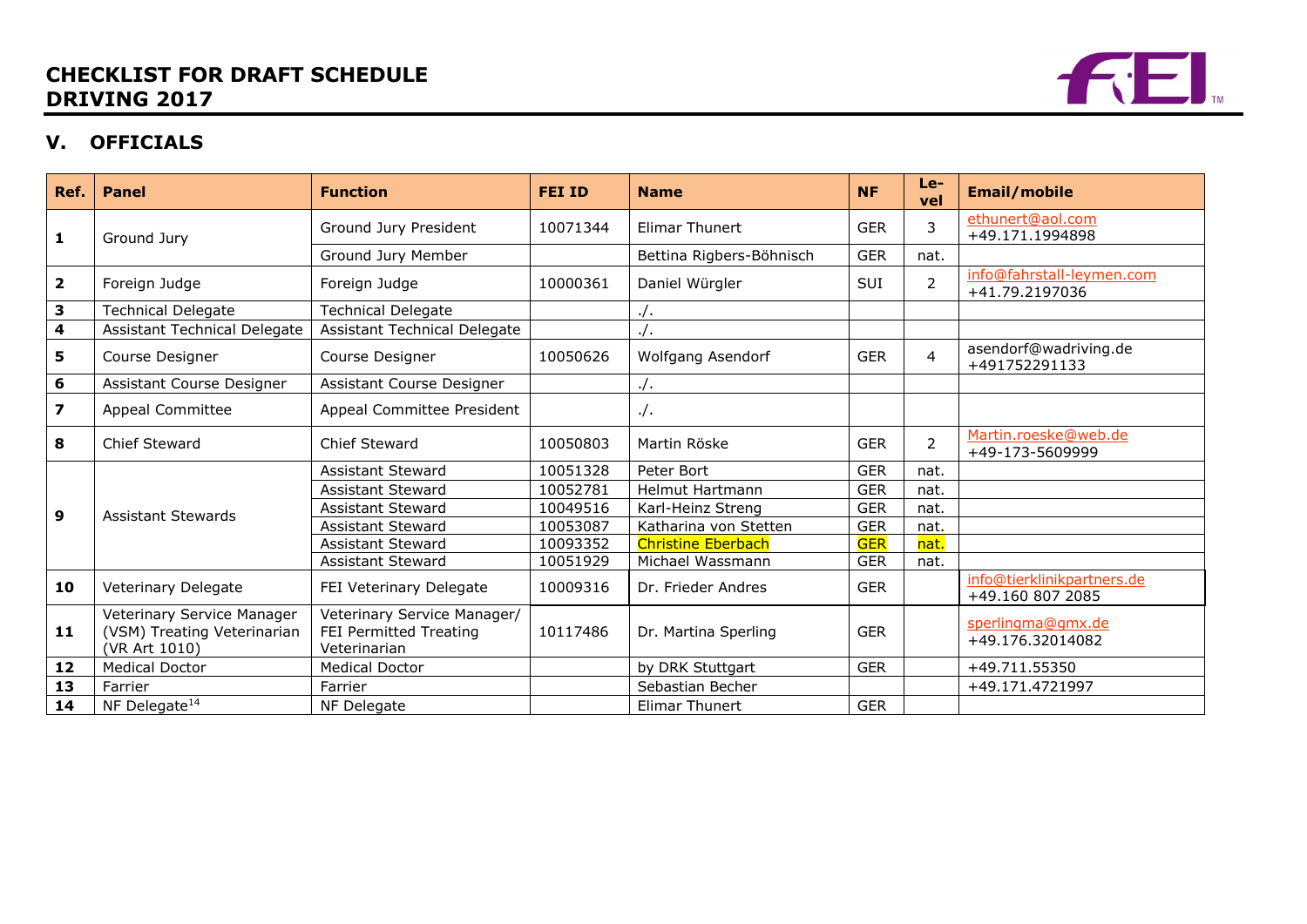

# **VI. INVITATIONS**

# <span id="page-5-0"></span>**GENERAL**

| Number of qualified drivers      |         |
|----------------------------------|---------|
| Number of Wild Cards that may be | $2 - 3$ |
| allocated                        |         |
| Number of horses per driver      |         |

#### **Athletes are invited by the Organizing Committee through their NF**

Four grooms per driver for Four-in-Hand.

German Athletes:

German Athletes, including wild card Athletes allocated in agreement between the German national trainer driving and the OC, and must be qualified acc. to "Minimum Eligibility Requirements" (see Driving Rules Art. 913).

Foreign Athletes:

Foreign Athletes, must be qualified acc. to "Minimum Eligibility Requirements" (see Driving Rules Art. 913).

All Athletes:

All wild card drivers must have completed at least once at an FEI approved summer qualifying event for the 2017-2018 indoor season. Any driver who competes in a FEI World Cup as a wild card entry cannot earn FEI World Cup points from his result from that event.

# <span id="page-5-1"></span>**VII.ENTRIES**

## **IMPORTANT**

- Entries must be made through the FEI Entry System for all categories of this event [\(https://entry.fei.org\)](https://entry.fei.org/)
- Additional documentation can be found at: <http://www.fei.org/fei/your-role/nfs/entry-system-driving>
- All Athletes and Horses participating in any International competition must be registered with the FEI.
- Athletes and/or Horses present at the Event without having been entered through the FEI's Online Entry System will automatically be disqualified unless compelling circumstances warrant otherwise.

German Athletes have to enter through the German Entry System NeOn! Entries of German Athletes will then be uploaded into the FEI Online Entry System!

#### <span id="page-5-2"></span>**ENTRY DATES AND FEES**

#### **Deadlines for Entries**

| <b>Definite entries:</b>                                        | 23.10.2017      |
|-----------------------------------------------------------------|-----------------|
| Last date for substitutions: (one hour prior   Date: 17.11.2017 |                 |
| the Horse Inspection)                                           | Time: 2.00 p.m. |
| Entries have to be in accordance with article 946.1.1           |                 |
| of the Driving rules and 116 of the General regulations         |                 |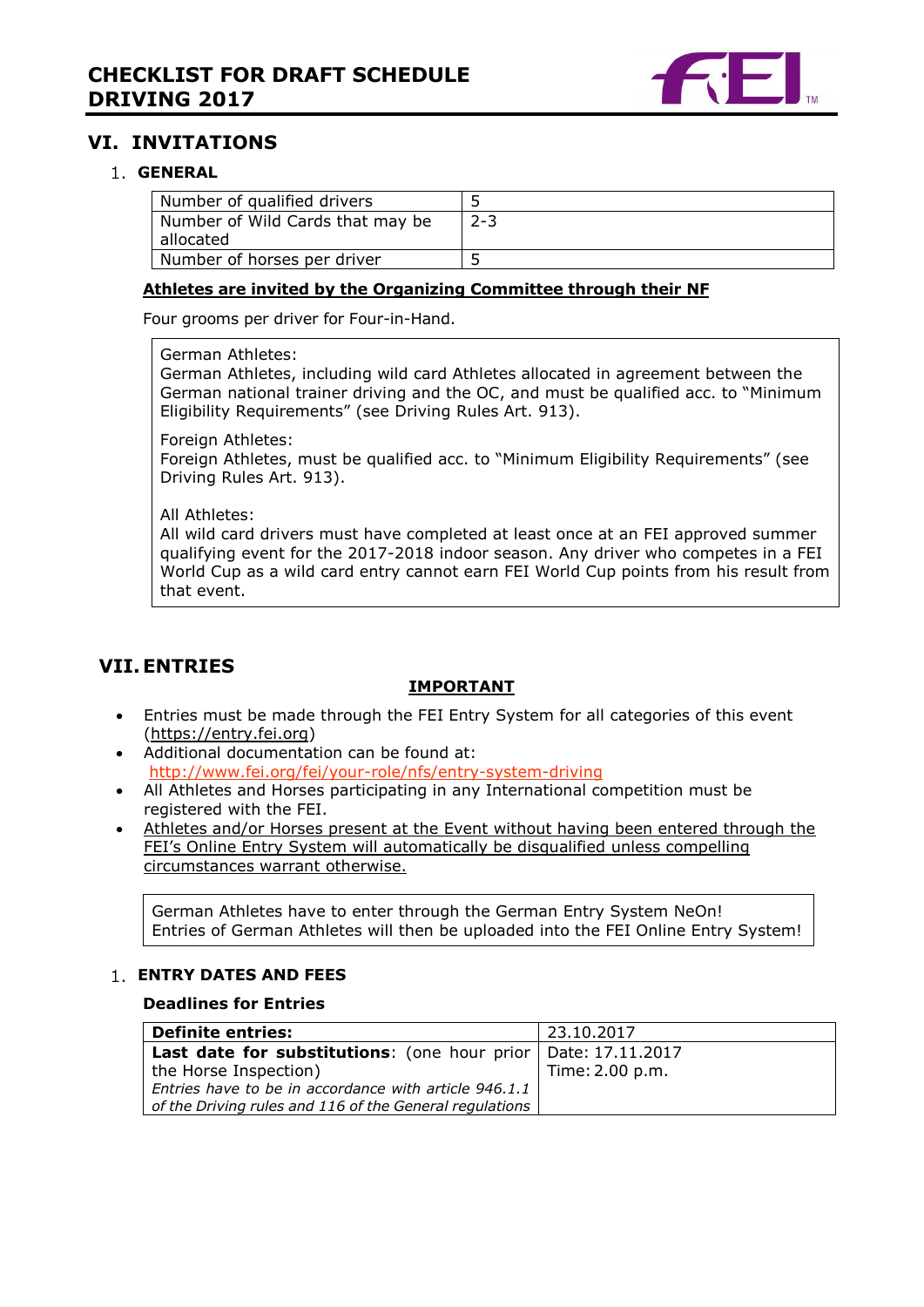# **DRIVING WORLD CUP 2017/2018 FEI APPROVED SCHEDULE CAI-W Stuttgart (GER) 15-19.11.2017**



| Entry fee per turnout:    | $\in$ 100,00 + VAT € 7,00 (7 %)  |
|---------------------------|----------------------------------|
| Stabling fee per turnout: | $\in$ 400,00+ VAT € 76,00 (19 %) |
| Total fee per turnout:    | € 583,00                         |

Entry fee and fee for power supply (if ordered)

- of German Athletes will be subject to direct credit through the German online system NeOn.

- of Foreign Athletes will be due on site at the latest.

EADCMP fee, manure disposal, costs for forage etc. (see "ADDITIONAL FEES/CHARGES BY OC") will be invoiced in addition on site.

Contact details:

Name: Susanne Asendorf Sportservice Telephone: +49-172-4523226 Email: asendorf@sasportservice.de

## <span id="page-6-0"></span>**NO-SHOWS/LATE WITHDRAWALS:**

**NB**: In the case of withdrawals after the date of definite entries or no-shows the athlete or the respective NF will be held liable to reimburse the OC for the actual financial loss incurred by the OC (i.e. stabling and hotel expenses) as a result of the late withdrawal or no-show.

## **Refund procedure:**

<span id="page-6-1"></span>The amount charged: € 200,00 per four-in-hand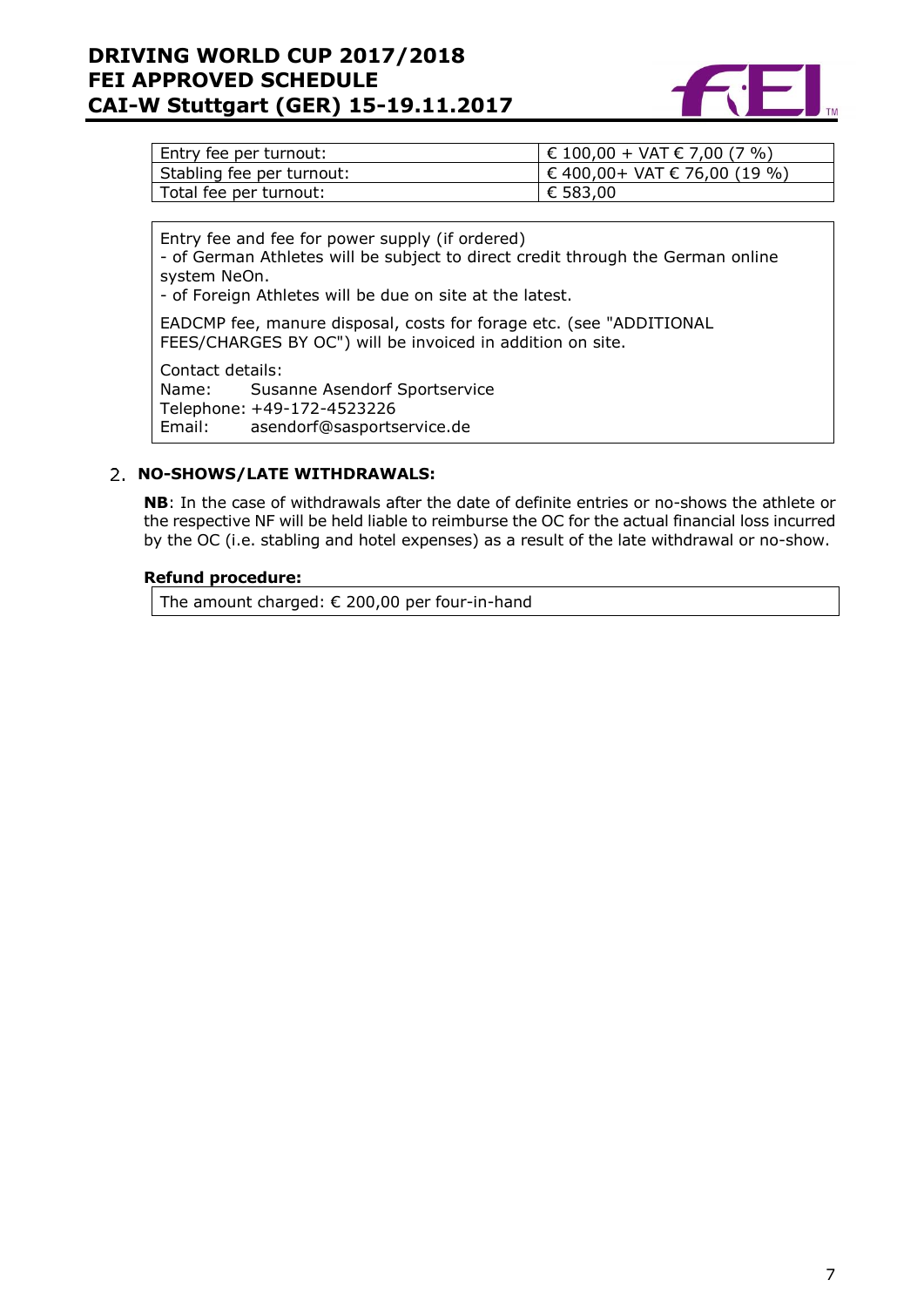

## **ADDITIONAL FEES/CHARGES BY ORGANISING COMMITTEE:**

All additional fees must be listed hereunder with the details of the amounts to be charged and approved by the FEI. Only fees approved by the FEI and listed in the approved schedule can be charged by the OC.

EADCMP Fee: Included in entry fee  $\Box$  Not included in entry fee  $\boxtimes$ 

Electricity (upon request):  $\epsilon$  70,00 per charge Manure disposal:  $640,00$  per box Hay:  $\epsilon$  10,00 per bale<br>Straw:  $\epsilon$  8.00 per bale Straw:  $\epsilon$  8,00 per bale<br>Shavings:  $\epsilon$  14,00 per bale € 14,00 per bale Health paper:  $640,00$  per issued document Tack / Extra stable: € 200,00<br>EADCMP Fee: 6 CHF 25.0 CHF 25,00 per four-in-hand

# **All aforementioned amounts are including VAT**

 $\sqrt{\text{VAT}}$  number of the Organiser  $\sqrt{\text{DE}}$  239667317

Lorry/Caravan: Power supply: provided by the OC  $\boxtimes$  Not provided by the OC  $\Box$  Price:  $\in$  70,00 Water supply: provided by the OC  $\boxtimes$  Not provided by the OC  $\Box$  Price: none Water supply: provided by the OC  $\boxtimes$  Not provided by the OC  $\Box$ Sanitary facilities: provided by the OC  $\boxtimes$  Not provided by the OC  $\Box$  Price: none Catering facilities: provided by the OC  $\boxtimes$  Not provided by the OC  $\Box$  Price: none

# <span id="page-7-0"></span>**VIII. TIMETABLE**

<span id="page-7-1"></span>

|                                                                                                                                                                                 | Day      | Date                  | Time |
|---------------------------------------------------------------------------------------------------------------------------------------------------------------------------------|----------|-----------------------|------|
| Opening of stables<br>$\bullet$                                                                                                                                                 | Thursday | 16.11.2017 3.00 p.m.  |      |
| • 1 <sup>st</sup> Horse Inspection: All horses taking part at this event<br>must be present during the first horse inspection, unless unable<br>to do so due to "force majeure" | Friday   | 17.11.2017 3.00 p.m.  |      |
| Declaration of Starters close<br>$\bullet$                                                                                                                                      | Friday   | 17.11.2017 4 p.m.     |      |
| Draw                                                                                                                                                                            | Friday   | 17.11.2017 5 p.m.     |      |
| FEI World Cup™ Competition 16<br>$\bullet$                                                                                                                                      | Friday   | 17.11.2017 8.00 p.m.  |      |
| FEI World Cup <sup>TM</sup> Competition 17<br>$\bullet$                                                                                                                         | Saturday | 18.11.2017 12.45 p.m. |      |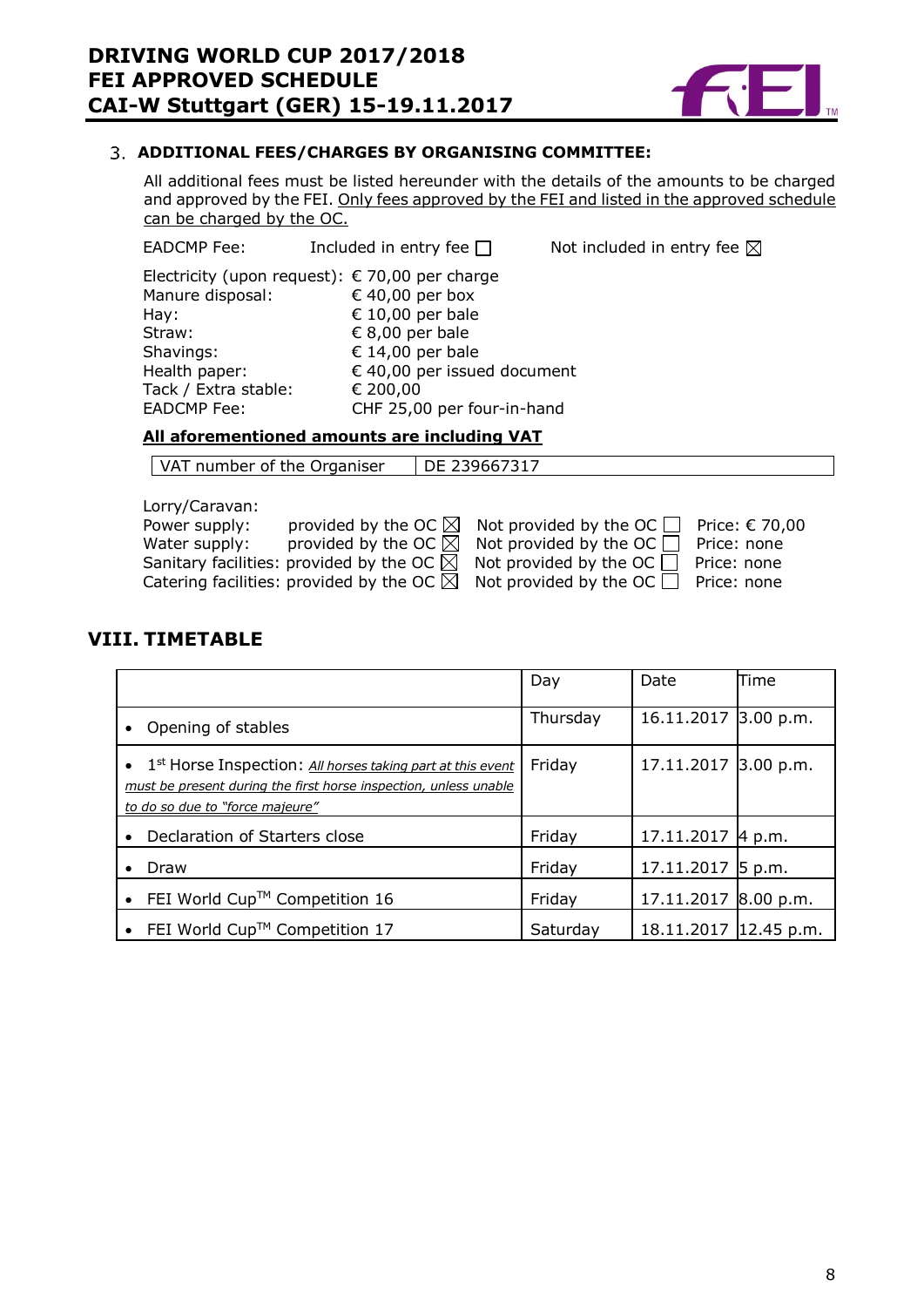

# **IX. COMPETITION DETAIL**

## <span id="page-8-0"></span>**TYPE OF COMPETITIONS**

## **International Competitions must not start before 8:00 and should not finish after 23:00 unless otherwise approved by the FEI.**

# **FIRST DAY : FRIDAY DATE : 17.11.2017**

**TIME : 08.00 p.m**

# **COMPETITION 16 – FEI World CupTM Driving**

#### **1st World CupTM Competition Time Obstacle Competition (1 round and drive-off) Opening Competition World Cup**

Competition 16: acc. to Art. 971.2 - Time Competition (with drive-off – drive-off can be altered or shortened) Equipment:  $\qquad$  acc. to Art. 940.1.2 (marathon harness)<br>Obstacles: see Art. 4 (FEI World Cup<sup>TM</sup> Driving Rule see Art. 4 (FEI World Cup™ Driving Rules – season 2017/2018) There might be a water obstacle.

#### **Qualifier/Leg**

| Starting order: draw, in presence of Athletes                  |
|----------------------------------------------------------------|
| Athletes with a Wild Card are required to start first in order |
|                                                                |

| Format: | $\boxtimes$ Competition with a Drive Off: |  |  |
|---------|-------------------------------------------|--|--|
|         | $\boxtimes$ Drive Off open to all Drivers |  |  |

Classification: The Time of the Drive off is added to the time of the first round.

**\*\*\*\*\*\*\*\*\*\*\*\*\*\*\*\*\*\*\*\*\*\*\*\*\*\*\*\*\*\*\*\*\*\*\*\*\*\*\*\*\*\*\*\*\*\*\*\*\*\***

**\_\_\_\_\_\_\_\_\_\_\_\_\_\_\_\_\_\_\_\_\_\_\_\_\_\_\_\_\_\_\_\_\_\_\_\_\_\_\_\_\_\_\_\_\_\_\_\_\_\_\_\_\_\_\_\_\_\_\_\_\_\_**

# **SECOND DAY : SATURDAY**  DATE : 18.11.2017

# **TIME: 12.45 p.m.**

# **COMPETITION 17 - FEI World CupTM Driving**

#### **2nd World Cup Competition Competition to count forward the World Cup Final**

|                          | Competition 17: acc. to Art. 971.2 - Time Competition (with drive-off - drive-off can be altered<br>or shortened)                                                                                    |
|--------------------------|------------------------------------------------------------------------------------------------------------------------------------------------------------------------------------------------------|
| Equipment:<br>Obstacles: | acc. to Art. 940.1.2 (marathon harness)<br>see Art. 4 (FEI World Cup™ Driving Rules - season 2017/2018)<br>There might be a water obstacle.<br>The course may be different to comp. 16.              |
| Round 1:                 | $1st$ round according to the reverse order of standings after Competition 16.                                                                                                                        |
| Drive Off:               | Drive Off open to the top three Athletes after the 1 <sup>st</sup> round.                                                                                                                            |
| Classification:          | The Drive-Off starts from zero. The top three Athletes are classified acc. to their<br>time in the Drive-Off. The remaining Athletes are classified according to their<br>time in the initial round. |

**\*\*\*\*\*\*\*\*\*\*\*\*\*\*\*\*\*\*\*\*\*\*\*\*\*\*\*\*\*\*\*\*\*\*\*\*\*\*\*\*\*\*\*\*\*\*\*\*\*\***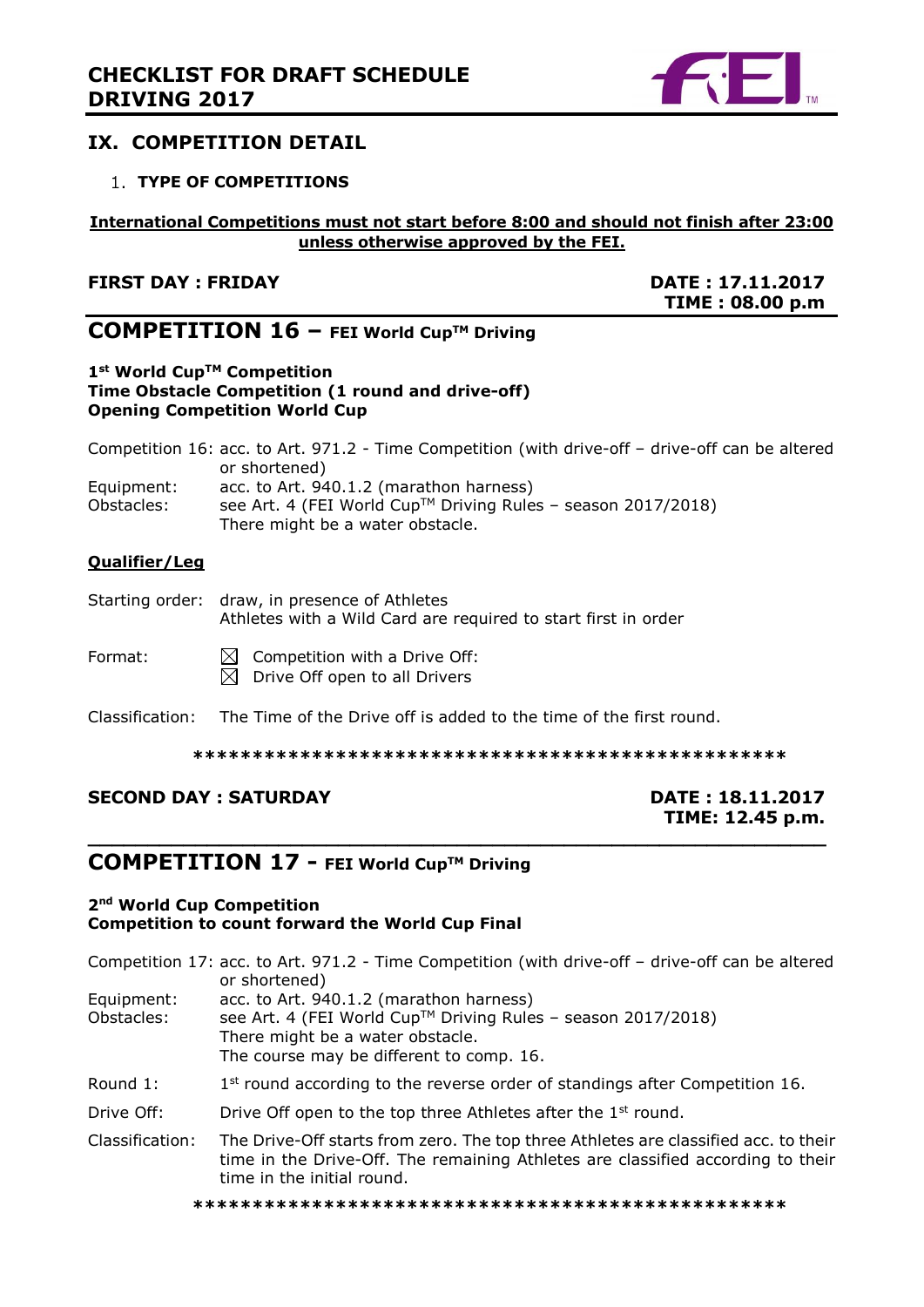# **CHECKLIST FOR DRAFT SCHEDULE DRIVING 2017**



<span id="page-9-0"></span>**PRIZE MONEY (See Art. 127, 128)**

| <b>TOTAL PRIZE MONEY</b> | <b>EUR</b> |
|--------------------------|------------|
| CAI-W                    | 29.500     |

**Breakdown of prize money**

**FEI World CupTM Competition 16 10.000,00**

**Breakdown of prize money:**

| $1^{st}$ 3.100,00        | 3 <sup>rd</sup> 1.700,00                                                                             | 5 <sup>th</sup> 1.000,00 |
|--------------------------|------------------------------------------------------------------------------------------------------|--------------------------|
| 2 <sup>nd</sup> 2.100,00 | 4 <sup>th</sup> 1.300,00                                                                             | 6 <sup>th</sup> 800,00   |
|                          | If a 7 <sup>th</sup> driver competes the 7 <sup>th</sup> placed driver is to receive $\epsilon$ 400. |                          |
|                          | If a 8 <sup>th</sup> driver competes the 8 <sup>th</sup> placed driver is to receive $\epsilon$ 300. |                          |
|                          |                                                                                                      |                          |

**FEI World CupTM Competition 17 19.500,00**

**Breakdown of prize money:**

| 1 <sup>st</sup> 5.500,00 | 3 <sup>rd</sup> 3.000,00 | 5 <sup>th</sup> 2.250,00 |
|--------------------------|--------------------------|--------------------------|
| $2nd$ 4.000,00           | $4th$ 2.750,00           | $6th$ 2.000,00           |

**If a 7th driver competes the 7th placed driver is to receive € 900.**

**If a 8th driver competes the 8th placed driver is to receive € 800.**

**GENERAL CLASSIFICATION AT THE END OF THE COMPETITIONS**

Leading athlete award – ./. Best foreign athlete - ./. Best home athlete  $-$  ./. Team awards  $-$  ...

<span id="page-9-1"></span>**PRIZE - CLASSIFICATION** ./.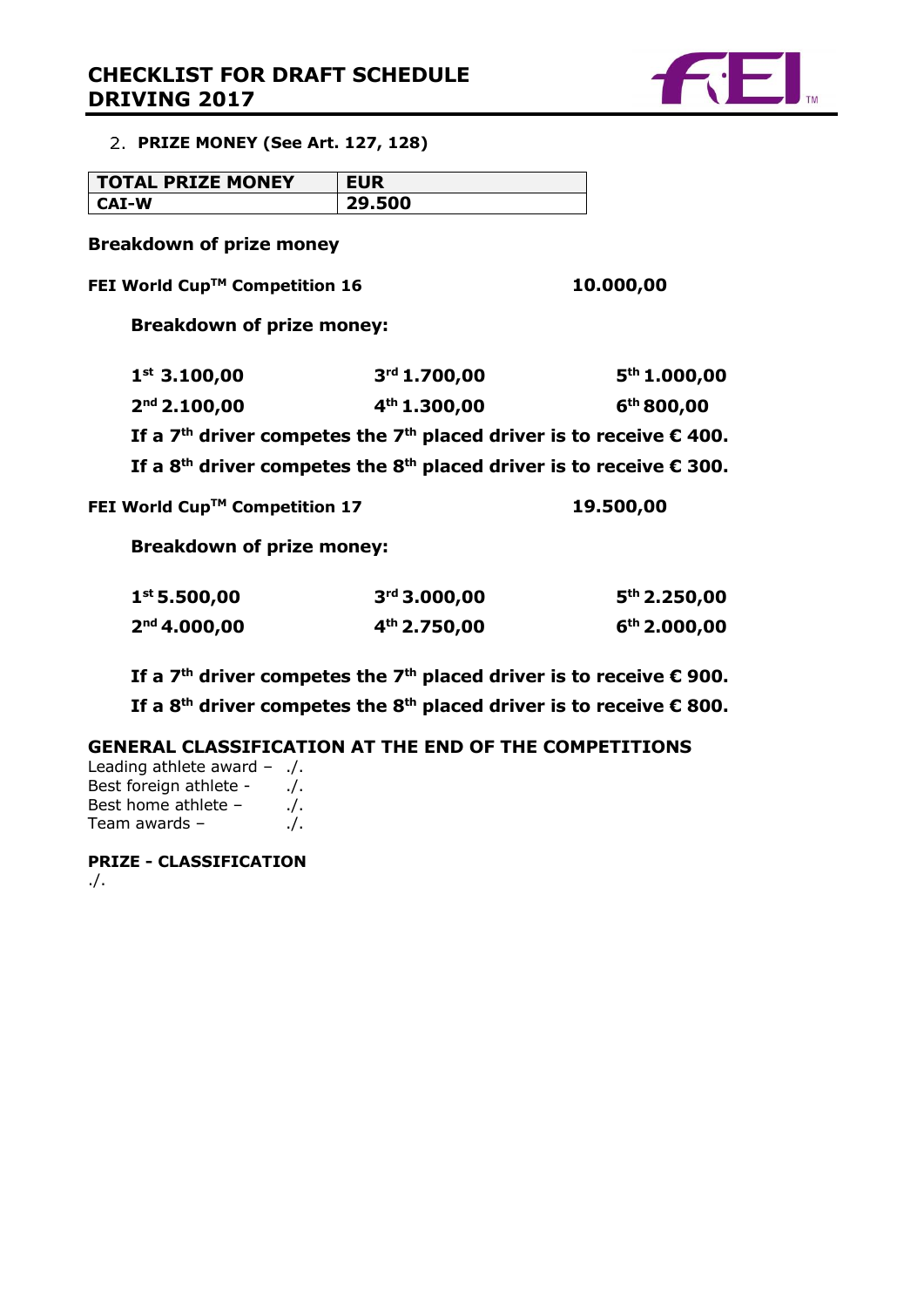

# **X. FACILITIES OFFERED**

#### **ATHLETES**

#### **Accommodation**

Hotel: Messehotel Europe Address: Siemensstr. 33, D-70469 Stuttgart Telephone: +49(0)-711-81004 0

Accommodation (one double room incl. breakfast per driver) from 17.11.2017 to 19.11.2017 will be at the Organizer's account. All extras are on the Athletes' own account.

#### **Meals**

Meals will be provided from 17.11.2017 to 19.11.2017 at the venue (lunch, dinner) at the Organiser's expense.

## **GROOMS**

#### **Accommodation**

Hotel: Messehotel Europe Address: Siemensstr. 33, D-70469 Stuttgart Telephone: +49(0)-711-81004 0

Accommodation (one double room incl. breakfast per driver) from 17.11.2017 to 19.11.2017 will be at the Organizer's account. All extras are on the Athletes' account.

#### **Meals**

Meals will be provided from 17.11.2017 to 19.11.2017 at the venue (lunch, dinner) at the Organiser's expense.

<span id="page-10-0"></span>**NB**. If applicable, Organiser must provide proper sanitary conditions The showering facilities should be sufficient for both male and female grooms with hot and cold water. Shower facilities as well as restrooms should at all times be in a state of cleanliness.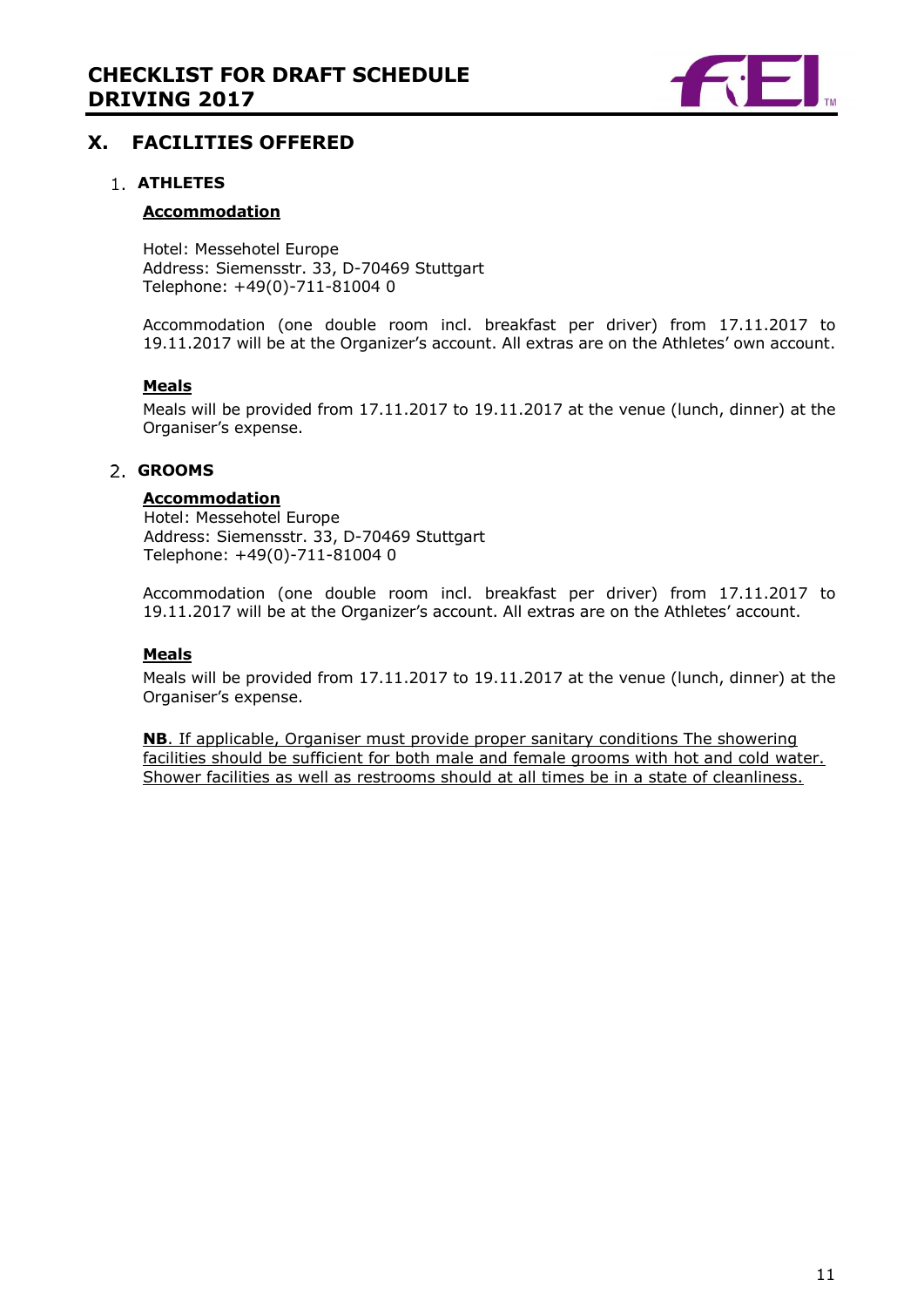

# **XI. LOGISTICAL/ADMINISTRATIVE/TECHNICAL CONDITIONS**

#### <span id="page-11-0"></span>**COMPETITION ARENA(S)**

COMBINED MARATHON ARENA

Length: 90 m Width: 40 m

Type of Footing: sand

# <span id="page-11-1"></span>**PRACTICE ARENA(S)**

Length: 60 m Width: 30 m

Type of Footing: sand

# <span id="page-11-2"></span>**STABLES**

Size of boxes  $3 m x 3 m + 20\% 3m x 4m$ 

Horses will be stabled on the show grounds (incl.  $1<sup>st</sup>$  bedding) from 17.11.2017 to 19.11.2017. The necessary number of boxes has to be ordered when handing in the entries – the order is binding. Only the assigned stables may be used. If no boxes have been ordered, the OC will reserve 5 boxes per four-in-hand. Only the assigned stables may be used.

# <span id="page-11-3"></span>**TIMING DEVICE**

Name of Manufacturer: Alge Model: Timer: IMY PXE / Photocells: RLS 1n / Wireless transmitters: TED-TX10/RX10 FEI Report number: Timer: 2202000008A / Photocells: 22020010B / Wireless transmitters: 22020013X

## <span id="page-11-4"></span>**SCORING/TIMING PROVIDER**

Name of the Company: Hippodata GmbH Name contact person: Andreas Kopp Contact email: ak@hippodata.net

The FEI may require to be provided with real time results data feed of your events according to FEI requirements; in this case you and your provider will be informed accordingly.

## <span id="page-11-5"></span>**PRIZE GIVING CEREMONY**

The owner(s) of the winning horse(s)/pony(ies) is/are invited to the prize giving ceremony: Yes  $\boxtimes$  No  $\Box$ 

The number of athletes required to present themselves for the prize-giving ceremony of each competition is all drivers.

## <span id="page-11-6"></span>**ADVERTISING ON ATHLETES AND HORSES**

Advertising in Marathon Competition: The athletes are authorised the OC to display the logo of their personal sponsor on the marathon carriage and on the back(s) of the groom(s) in accordance with GR and Art. 941.2.

<span id="page-11-7"></span>The Chief Steward will check that the advertising on athletes and horses complies with these Articles.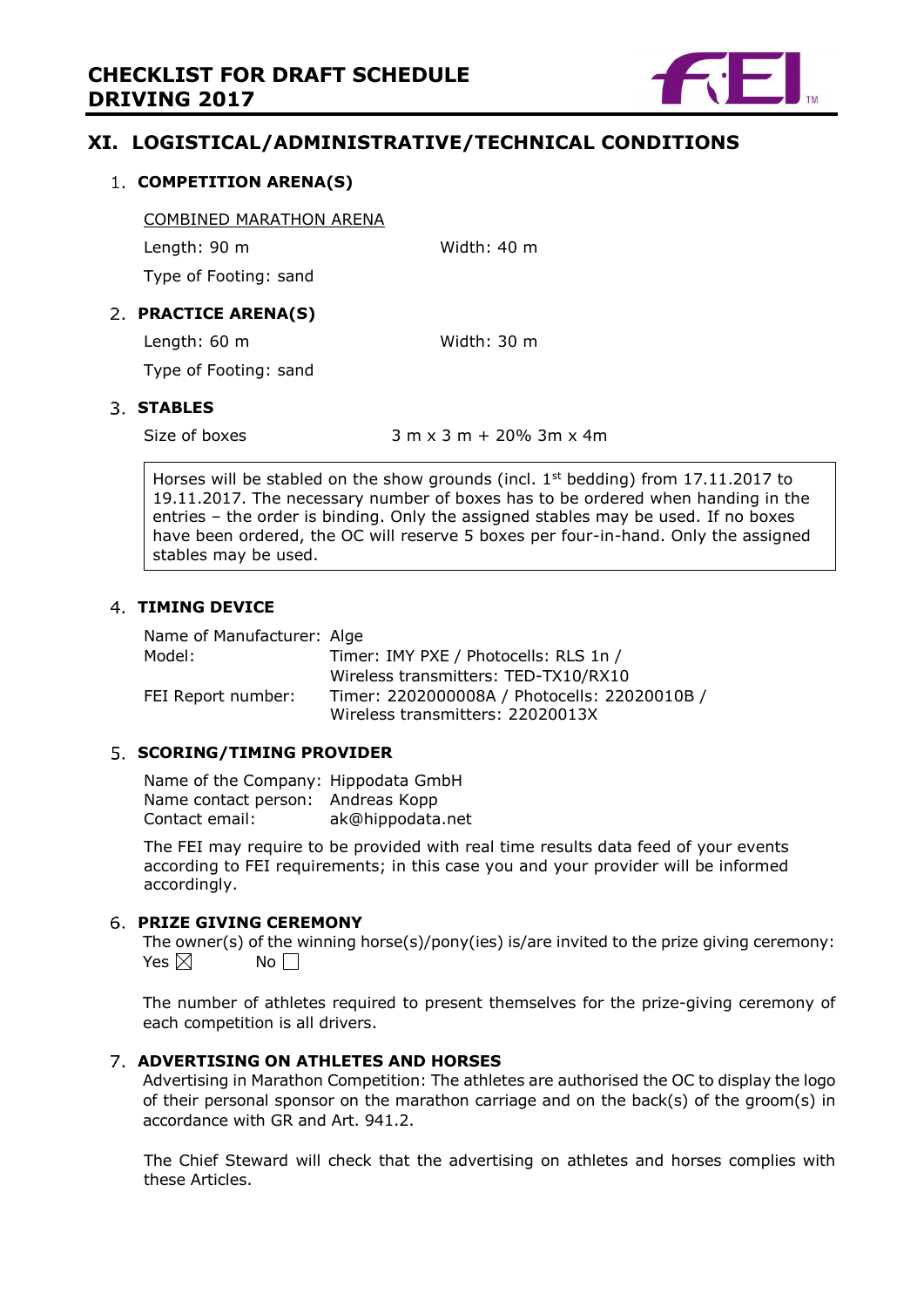

#### 8. TICKETING

Are you selling ticket for spectator to attend your event: Yes X Name of your ticketing provider: Easy Ticket Service Web address to buy ticket: www.easyticket.de

#### <span id="page-12-0"></span>**9. BETTING**

Betting will be authorised by the Organiser: Yes  $\Box$  No  $\boxtimes$ 

#### **TRANSPORT REIMBURSMENT HORSES/PONIES**

Each participating Athlete receives travel expenses at the rate of EUR 2 - per km one way (up to a maximum of EUR 2000 per Athlete). The travel expenses count from the place where the horses are stabled.

#### **WELCOME**

The time and date of arrival of athletes, horses and their means of transport must be given to the Organiser in order to facilitate their arrival.

## **LOCAL TRANSPORTATION - ARRANGEMENTS FROM HOTEL TO SHOW GROUNDS**

<span id="page-12-1"></span>Organiser Shuttle Service from 15.11.2017 – 19.11.2017 from the official show hotels to show grounds.

#### **ENTRY RIGHT TO SHOWGROUNDS/ACCREDITED PERSONS**

#### **Entry right to the stable area according to FEI Veterinary Regulations Art. 1023 VI.**

NUMBER OF ACCREDITED PERSONS: Athlete: 1 Partner: 1<br>Groom: 4 Groom: 4 Horse Owner: 4

# <span id="page-12-2"></span>**LORRY / CARAVAN FACILITIES**

Lorry or caravan can be parked close to the stables: Yes  $\boxtimes$ 

#### **15. Sustainability**

"Please consider the environment when organising an FEI Event. Please find useful information on FEI Sustainability here:" http://inside.fei.org/fei/your-role/organisers/handbook.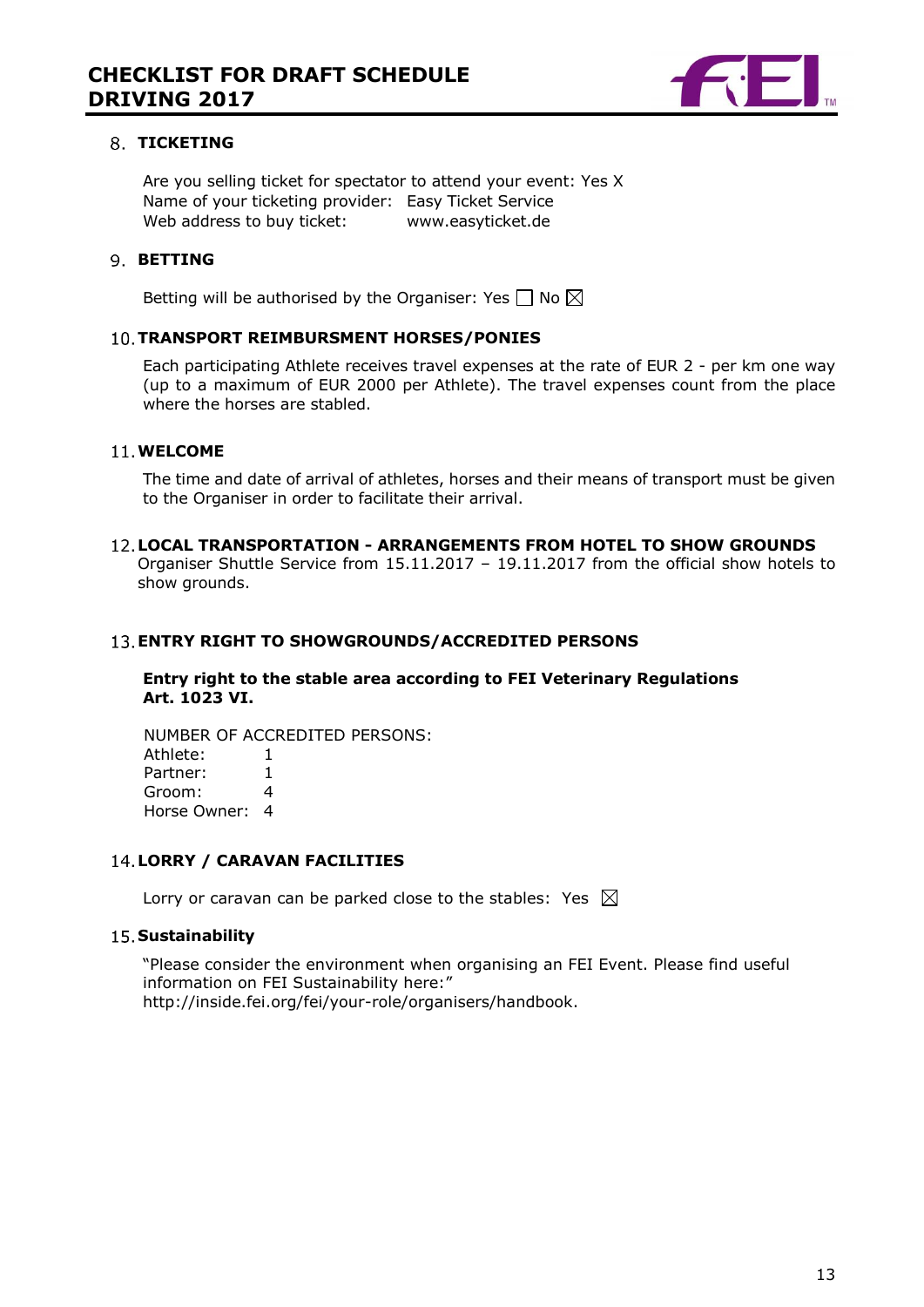

# <span id="page-13-0"></span>**XII.VETERINARY MATTERS**

#### <span id="page-13-1"></span>**CUSTOMS FORMALITIES**

Contact details for Customs Formalities:

| Name:          | Johannsmann Transportservice GmbH    |
|----------------|--------------------------------------|
| Address:       | Hagenort 6, D-33803 Steinhagen       |
| Telephone:     | +49-5204-890111                      |
| Fax:           | +49-5204-890222                      |
| Email:         | info@johannsmann-pferdetransporte.de |
| Opening hours: | Friday on request                    |

Customs and veterinary fees will not be taken over.

#### <span id="page-13-2"></span>**HEALTH REQUIREMENTS**

#### **GENERAL**

In accordance with the FEI Code of Conduct for the welfare of the horse it is imperative that all Horses at FEI Events are physically fit and free from infectious disease before being allowed to compete.

#### **ENTRY OF HORSES**

Required health tests and vaccinations ./. Quarantine period: ./. Specimen Import Licence applied: ./.

For questions or problems, please contact your Government Veterinary Services.

Every Athlete is obliged to deliver all necessary health certificates for the transport to the event or identification of the horses before they come into the stables:

a) in case of arrival from a EU-member-country, a certificate for registered horses acc. to sample of Annex B to Reglements 90/426 (see annex Vet. I) of the actual valid form will be necessary.

b) in case of arrival from a country not belonging to the EU, a health certificate for registered horses acc. to sample of annex II (see Annex Vet. II) of the decision of the commission 92/260 of the actual valid form will be necessary.

A certificate must be done in at least one official language of the country of destination and in one official language of the member country. The Athlete must carry with him the original certificate, not a copy.

The organiser sees to it that on the competition site, an official state veterinarian is present to issue the health certificates which are necessary for the transport of the horses to their destination abroad.

In case the OC has entrusted a forwarding agency, the latter is ready to assist regarding the required documents.

<span id="page-13-3"></span>Furthermore, questions relating to health requirements for horses can be directed to the veterinary authorities in the country of origin or in Germany.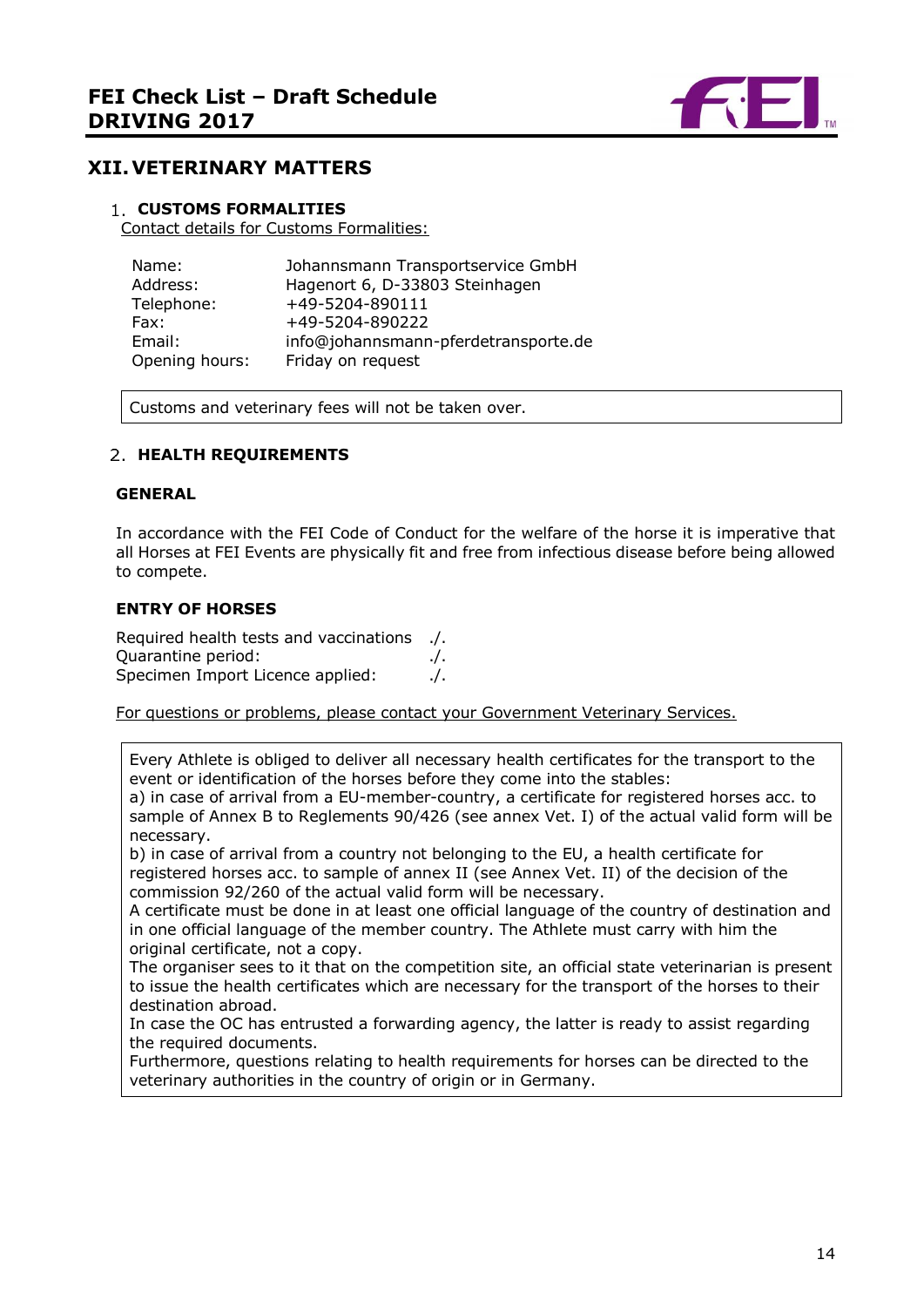

## **NATIONAL REQUIREMENTS**

In addition to the Rules and Regulations applicable as set out above the following national regulations apply: • German Animal Welfare Act (Tierschutzgesetz): www.gesetze-im-internet.de/bundesrecht/tierschg/gesamt.pdf

• German Law concerning Manufacture and Distribution of Medicines (Arzneimittelgesetz):

www.gesetze-im-internet.de/bundesrecht/amg\_1976/gesamt.pdf

• German Law Governing Epidemic Diseases (Tierseuchengesetz):

www.gesetze-im-internet.de/bundesrecht/viehseuchg/gesamt.pdf

• German Regulation for Animal-Welfare during Transport

(Tierschutztransportverordnung)

www.gesetze-im-internet.de/bundesrecht/tierschtrv\_2009/gesamt.pdf

• German Regulation regarding Livestock Transport (Viehverkehrsverordnung)

www.gesetze-im-internet.de/bundesrecht/viehverkv\_2007/gesamt.pdf

• etc.

## <span id="page-14-0"></span>**PONIES**

FEI Veterinary Regulations, Chapter IV:

For all Pony Events, Ponies must be available for Pony Measurement if requested by the FEI.

## <span id="page-14-1"></span>**5. INJURY SURVEILLANCE**

FEI Veterinary Regulations, articles 1036, 1039 and 1040:

Horses participating in FEI Events are subject to injury surveillance protocols; and in the event of fatality, a post mortem examination.

## <span id="page-14-2"></span>**TRANSPORT OF HORSES**

<span id="page-14-3"></span>Horses must be fit to travel and be transported in suitable vehicles. Any government requirements for disease testing and control must be requested well in advance, to ensure that the horse is in compliance by the time of arrival at the border of the country where the Event is taking place. Athletes, or their representatives, have the responsibility to comply with national legislation in both their country of origin and the host nation of the Event. Where necessary athletes must contact local government authorities or veterinary advisors for information regarding animal health requirements and transport legislation. Within the European Union (EU), this includes EU Council Regulation (EC) No 1/2005 concerning the protection of animals during transport within the Member States of the EU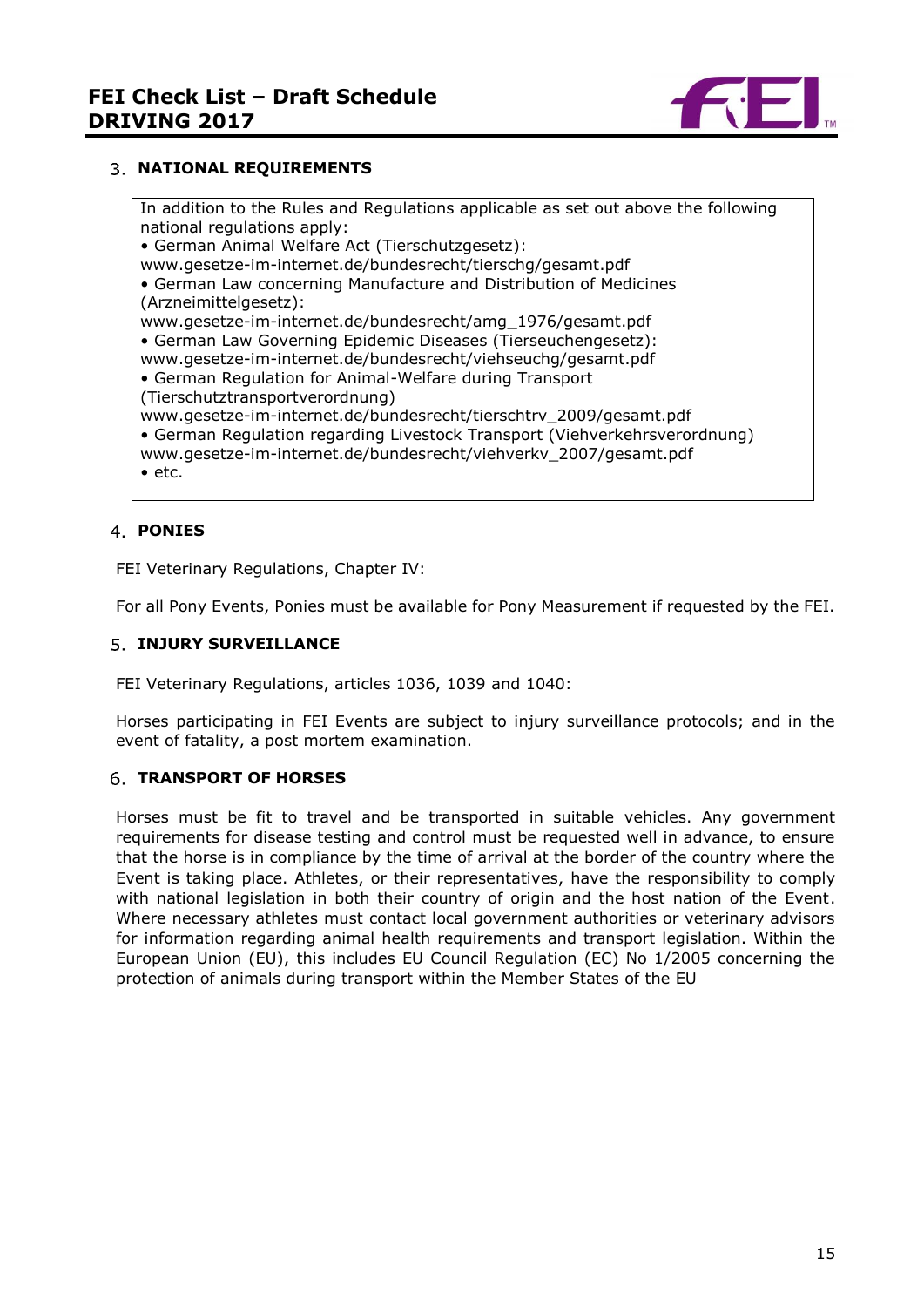

## **VENUE ARRIVAL INFORMATION & FITNESS TO COMPETE**

## **7.1 PASSPORTS. FEI General Regulations Article 137**

#### **For all issues relating to FEI Horse Passports/FEI Recognition Cards please contact your National Federation**

All Horses competing at FEI Events must be registered with the FEI.

FEI Passports or FEI Recognition Cards (for those Horses with a national passport approved by the FEI) are compulsory for FEI Events.

Athletes who do not present a Horse's Passport and/or Recognition Card, or one that is not correctly validated, or fail to meet other passport requirements will be **subject to Sanctions in accordance with Annex II of the Veterinary Regulations** and may not be allowed to compete.

**NB** for Horses permanently resident in a Member State of the European Union: all Horses must have a national EU passport in compliance with EU Regulations to which a FEI Recognition card is applied. The exception to this being Horses in possession of an FEI passport which has been continually revalidated without interruption.

#### **7.2 VACCINATIONS - EQUINE INFLUENZA. FEI Veterinary Regulations Article 1028**

Horses competing at FEI Events must comply with the requirements for Equine Influenza vaccination in accordance with the Veterinary Regulations and as summarised below.

| <b>VACCINATION</b>    | <b>PROTOCOL</b>                                                                                                                                                         | <b>ELIGIBILITY TO ENTER VENUE</b>                                                                                                                                               |
|-----------------------|-------------------------------------------------------------------------------------------------------------------------------------------------------------------------|---------------------------------------------------------------------------------------------------------------------------------------------------------------------------------|
| <b>Primary Course</b> | 1 <sup>st</sup> Vaccination: day 0<br>2 <sup>nd</sup> Vaccination: day 21-92                                                                                            | May compete 7 days after the $2^{nd}$<br>Vaccination                                                                                                                            |
| <b>First Booster</b>  | Within 7 months of the $2^{nd}$<br>vaccination of the<br>Primary<br>Course                                                                                              | May compete for 6 months $+21$<br>days after the 2 <sup>nd</sup> vaccination of the<br><b>Primary Course</b><br>Must not compete in the 7 days<br>after receiving a vaccination |
| <b>Boosters</b>       | <b>MINIMUM:</b> within one year of<br>previous booster vaccination<br><b>IF COMPETING:</b> must be in<br>the 6 months $+21$ days of the<br>booster previous vaccination | Must have been vaccinated within 6<br>months +21 days before arriving at<br>the Event<br>Must not compete in the 7 days<br>after receiving a vaccination                        |

All FEI registered Horses intending to compete at FEI Events (including CIMs) must be vaccinated against Equine Influenza in accordance with these VRs. The exception being if the applicable domestic legislation prevents the use of Equine Influenza vaccines within the relevant territory.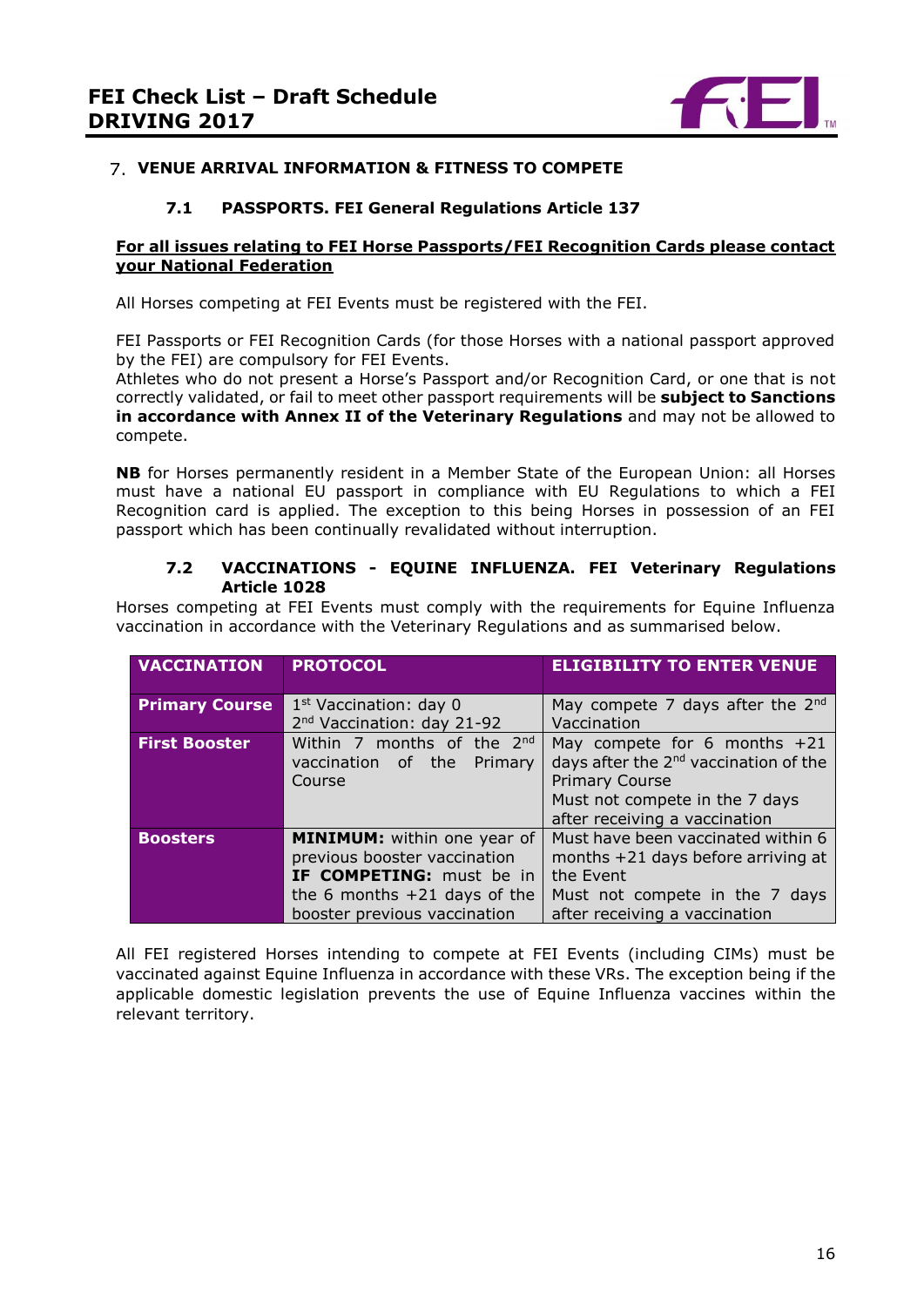

## **7.3 EXAMINATION ON ARRIVAL. FEI Veterinary Regulations Article 1032**

On arrival at an Event venue all Horses must undergo an examination by a veterinarian to confirm their identification from their passport and micro-chip ID (where present), their vaccination status and general health. To protect all horses attending events, any Horse with a questionable health status concerning vaccination, disease or other concerns, must be stabled within the isolation facilities provided by the Organising Committee pending a decision on entering the venue.

# **7.4 HORSE INSPECTIONS. FEI Veterinary Regulations Article 1033, Table 2**

All Horses will be assessed for their fitness to compete during the Horse Inspection. Any Horse demonstrating questionable fitness may be referred to the Holding Box for further veterinary examination. Horses not deemed fit to compete by the Inspection Panel will not be permitted to compete.

#### **7.5 LIMB SENSITIVITY EXAMINATION. FEI Veterinary Regulations Article 1034**

All Horses are subject to examination under the protocol for abnormal limb sensitivity throughout the period of an Event, including, but not limited to, between rounds and before the Jump Off. Horses may be examined once or on multiple occasions during the Period of an Event.

Horses may be selected for examination under the protocol randomly or they may be targeted. All Horses selected to be tested must submit promptly to the examination or are subject to immediate disqualification. There is no obligation to examine any specific number of Horses at an Event.

## <span id="page-16-0"></span>**EQUINE ANTI-DOPING AND CONTROLLED MEDICATION PROGRAMME (EADCMP). FEI Veterinary Regulations, Chapter VI**

## **8.1. SAMPLING. FEI VETERINARY REGULATIONS ARTICLES 1057 AND 1058**

All horses competing at FEI Events may be subject to sampling for the presence of FEI Equine Prohibited Substances in accordance with the FEI Equine Anti-Doping and Controlled Medication Regulations (EADCMRs). Horses may be selected for sampling in accordance with obligatory testing, targeted or random sampling procedures. Refer to Chapter VI, paragraph 3 for details of fees relating to Equine and Human Anti-Doping program (EADCMP), which OCs/NFs have the right to charge to the athlete (applicable for all FEI events worldwide).

## **8.2. ELECTIVE TESTING. FEI VETERINARY REGULATIONS ARTICLE 1056**

Elective Testing may be carried out prior to an Event to check for the presence of prohibited substances. Please refer to<http://inside.fei.org/fei/your-role/veterinarians> for information and details.

# <span id="page-16-1"></span>**XIII. HUMAN ANTI-DOPING**

Athletes can be tested at any FEI Event, by the FEI or by other Anti-Doping Organisations with Testing jurisdiction. Organisers will have the responsibility to provide facilities and staff/volunteers to facilitate such Testing if requested by the FEI as outlined in article 22.3 of the FEIs' Anti-doping Rules for Human Athletes (ADRHA)

The ADRHA rules are published on the FEI's website at [http://inside.fei.org/content/anti](http://inside.fei.org/content/anti-doping-rules)[doping-rules.](http://inside.fei.org/content/anti-doping-rules)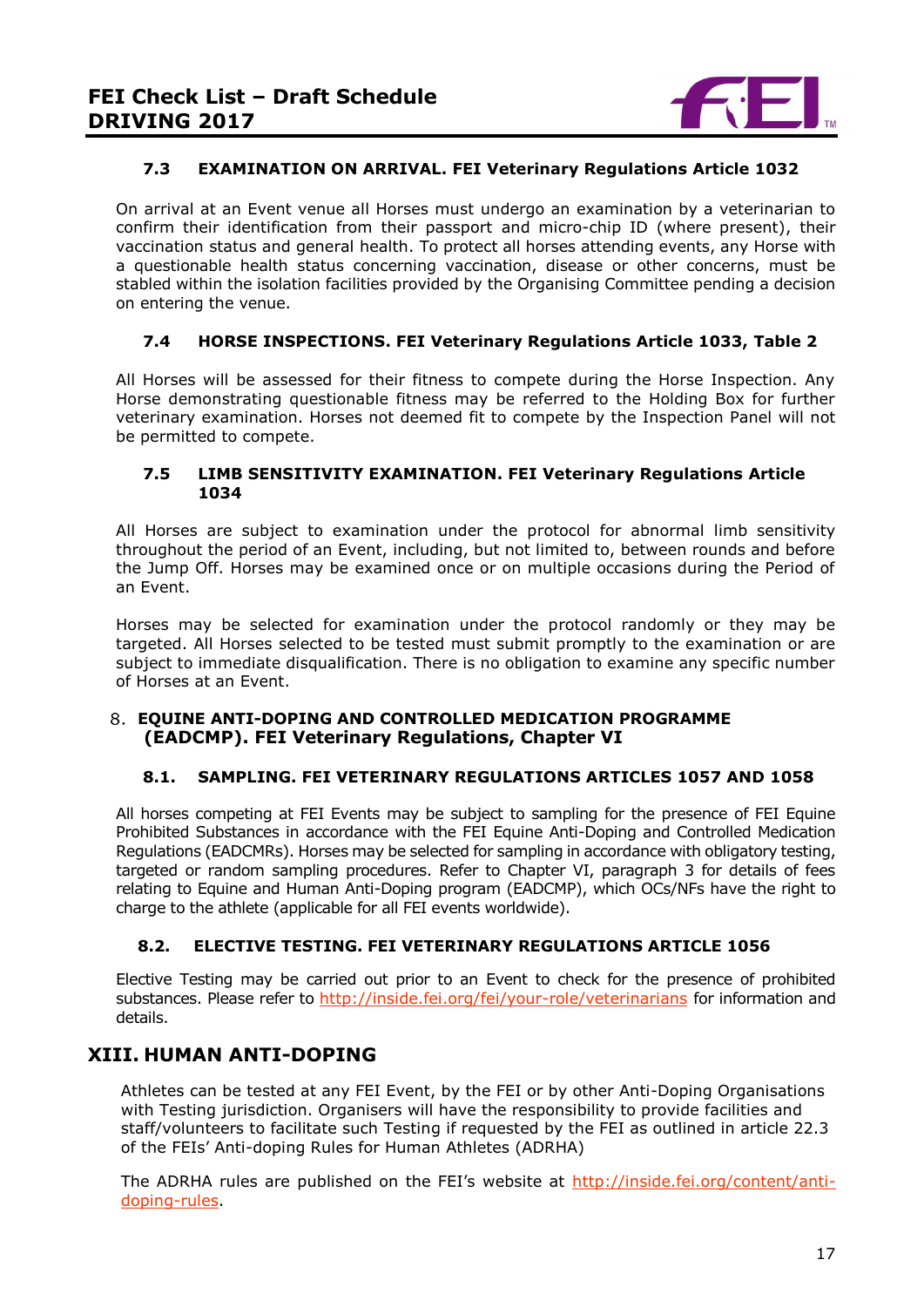

# <span id="page-17-0"></span>**XIV. ADDITIONAL INFORMATION**

#### <span id="page-17-1"></span>**1. INSURANCES AND NATIONAL REQUIREMENTS**

Equestrian sports involve inherent dangerous risks. To the greatest extent permitted by law, the FEI and the FEI Event Organiser shall NOT be liable for any damages relating to loss of property or injury of any kind to Athletes, Owners, Support Personnel or Horses at or in connection with an FEI Event and the FEI expressly excludes all such liability.

#### **1.1. ATHLETES, OWNERS AND SUPPORT PERSONNEL**

#### **1.1.1 Personal Accident and Health Insurance**

It is your responsibility as an Athlete/Owner/ Support Personnel to ensure that you have adequate personal accident insurance in place to cover your participation at FEI Events and in particular to insure against any personal injury or medical expenses arising from an accident, injury or illness which may occur at a FEI Event.

You should check with your National Federation to confirm if your National Federation's insurance policy (if any) covers personal accidents and/or illnesses which may occur when you are attending at/participating in FEI Events.

If your National Federation does not have a personal accident/health insurance policy or if the National Federation's insurance policy does not cover personal accident or health claims, then you should obtain your own personal accident and health insurance policy to cover your attendance/participation at FEI Events.

#### **1.1.2. Personal Property Insurance**

You should also ensure that you are insured against property loss, theft or damage which may occur at an FEI Event.

Again, the advice is to check with your National Federation to confirm if they have an insurance policy in place which would cover you in case of such property loss, theft or damage. If not, then you should obtain your own personal property insurance to cover such situations.

## **1.2. ATHLETES AND OWNERS**

#### **1.2.1 Third Party Liability Insurance**

As an Athlete/Owner you are personally responsible for damages to third parties caused by you, your employees, Support Personnel, your agents or your Horses. You are, therefore, strongly advised to take out third-party liability insurance providing full coverage in relation to FEI Events at home and abroad, and to keep the policy up to date.

The FEI and the Organiser will NOT be responsible for any damage caused to third parties by you, your employees, Support Personnel, your agents or your Horses.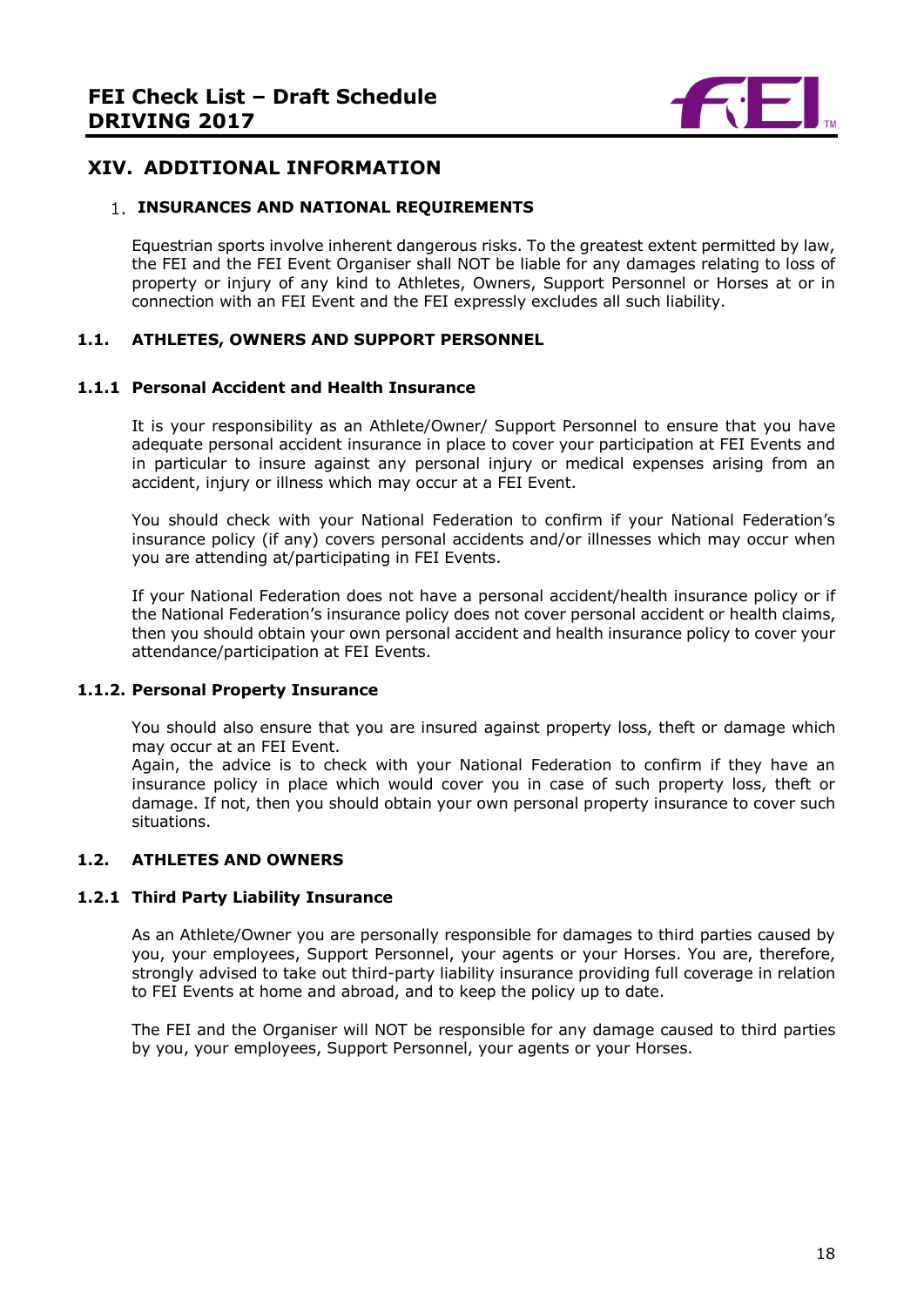

## **1.2.2 Additional Liability Information**

The organizer declines any liability for property or pecuniary damage which may happen to visitors, athletes, grooms and horse owners through slight negligence of the organizer, his delegates or his assistants. The OC is liable in case of intent, gross negligence as well as in case of injury to life, body or health and in further cases he is liable for compelling legal liability acc. to the legal requirements.

## **1.2.3 Horse Insurance**

As an Owner you should ensure that your Horses are adequately insured against any injuries or illnesses they may sustain while participating at a FEI Event.

#### <span id="page-18-0"></span>**2. PROTESTS/APPEALS**

To be valid, all Protests and Appeals must be made in writing and accompanied by a deposit of CHF 150.- or equivalent. Protest and appeal forms are available on the FEI website. Protests:<http://inside.fei.org/sites/default/files/FEI%20Protest%20Form.pdf> Appeals:<http://inside.fei.org/sites/default/files/FEI%20Appeal%20Form.pdf>

## <span id="page-18-1"></span>**3. DISPUTES**

In the event of any discussion concerning the interpretation of the schedule (in translated languages), the English version will be decisive.

## <span id="page-18-2"></span>**4. MODIFICATION TO SCHEDULE**

In exceptional circumstances, together with the approval of Chefs d'Equipe, host NF delegate, if any, and Ground Jury, the Organiser may change the schedule in order to clarify any matter arising from an omission or due to unforeseen circumstances. Any such changes must be notified to all athletes and officials as soon as possible and they must be reported to the FEI Secretary General by the Foreign Judge.

## <span id="page-18-3"></span>**5. ADDITIONAL INFORMATION FROM THE ORGANISER**

#### **5.1 GERMAN SHOW RULES**

The OC acknowledges that para 1.4 LPO (German Show Rules) is binding for international events in Germany.

#### **5.2 TIMETABLE**

The times stated under "VIII. TIMETABLE" are subject to alterations.

#### **5.3 FEI PASSPORTS**

Horses entered in CIMs (CAI1\*/CAI2\*/CAIJ/CAIY/CAICh) in their country of residence are not required to have an FEI Passport or FEI Recognition Card but must be properly registered with the FEI and identifiable (GRs 137.2).

#### **5.4 GERMAN ANIMAL WELFARE ACT**

According to paragraph 6 of the German Animal Welfare Act, trimming the vibrissae around eyes and muzzle as well as clipping or cutting the hairs inside the ears of horses are prohibited.

#### **5.5 DOGS**

Dogs are not allowed in the main and training arena.

#### **5.6. SMOKING**

Smoking in the stable area is strictly forbidden. Infringement of the smoking ban will be punished with 200.00 EUR and the deprive of the accreditation.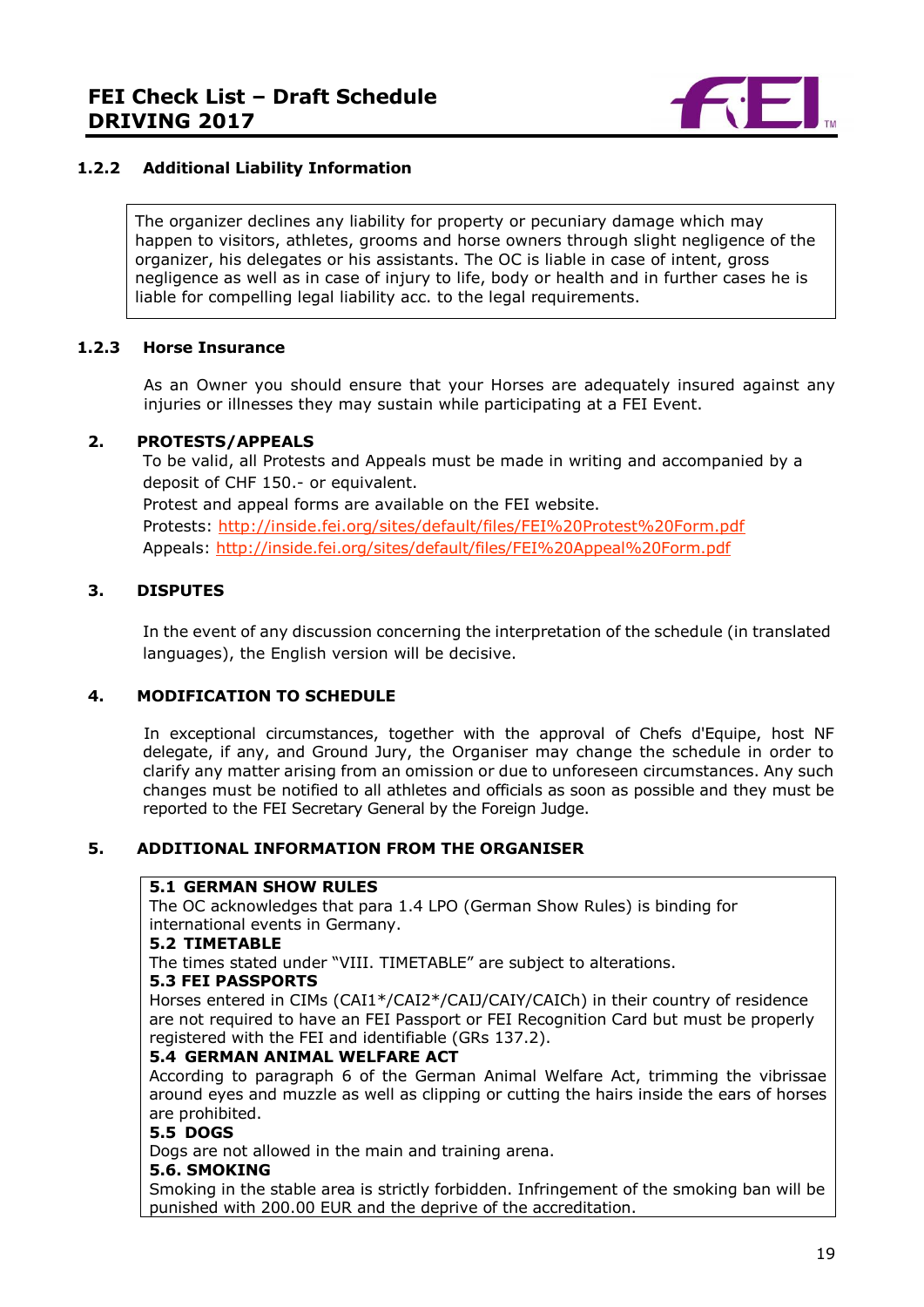

## **Minimum Age Limitation for Athletes and Grooms – Article 912:**

| <b>Senior Classes</b>         |                                                                                                                                                                                            | <b>Athlete Minimum Age</b> |  |
|-------------------------------|--------------------------------------------------------------------------------------------------------------------------------------------------------------------------------------------|----------------------------|--|
| Horses Four-in-Hand           |                                                                                                                                                                                            | 18 years                   |  |
|                               |                                                                                                                                                                                            | 16 years                   |  |
| Horse Pairs                   |                                                                                                                                                                                            |                            |  |
| Horse Single                  |                                                                                                                                                                                            | 14 years                   |  |
| All Pony Classes              |                                                                                                                                                                                            | 14 years                   |  |
| <b>Young Drivers Classes</b>  |                                                                                                                                                                                            | <b>Athlete Minimum Age</b> |  |
| Horses Four-in-Hand           |                                                                                                                                                                                            | $18-21$ years              |  |
| <b>Horse Pairs</b>            |                                                                                                                                                                                            | $16-21$ years              |  |
| Horse Single                  |                                                                                                                                                                                            | $16-21$ years              |  |
| All Pony Classes              | $16-21$ years                                                                                                                                                                              |                            |  |
| <b>Juniors Classes</b>        |                                                                                                                                                                                            | <b>Athlete Minimum Age</b> |  |
| <b>Horse Pairs</b>            | $16-18$ years                                                                                                                                                                              |                            |  |
| $14-18$ years<br>Horse Single |                                                                                                                                                                                            |                            |  |
| All Pony Classes              | $14-18$ years                                                                                                                                                                              |                            |  |
| <b>Children Class</b>         | <b>Athlete Minimum Age</b>                                                                                                                                                                 |                            |  |
| Single Pony                   | $12-14$ years                                                                                                                                                                              |                            |  |
| <b>Grooms</b>                 | <b>Minimum Age</b>                                                                                                                                                                         |                            |  |
| All Classes                   | Athletes under the age of 18 years must be accompanied by a<br>groom(s) of 18 years or older.<br>Athletes of 18 years and above must be accompanied by a<br>groom(s) of 14 years or older. |                            |  |
| Children                      | The groom must be over 18 years old. The NF must ensure that<br>the groom must be knowledgeable and experienced in Driving.                                                                |                            |  |

# **Minimum Age Limitation for Horses – Article 929:**

| <b>Horses</b>     | <b>Minimum Age</b>  |
|-------------------|---------------------|
| $CAI1*$           | 5 years old or over |
| $CAI2*$ and above | 6 years old or over |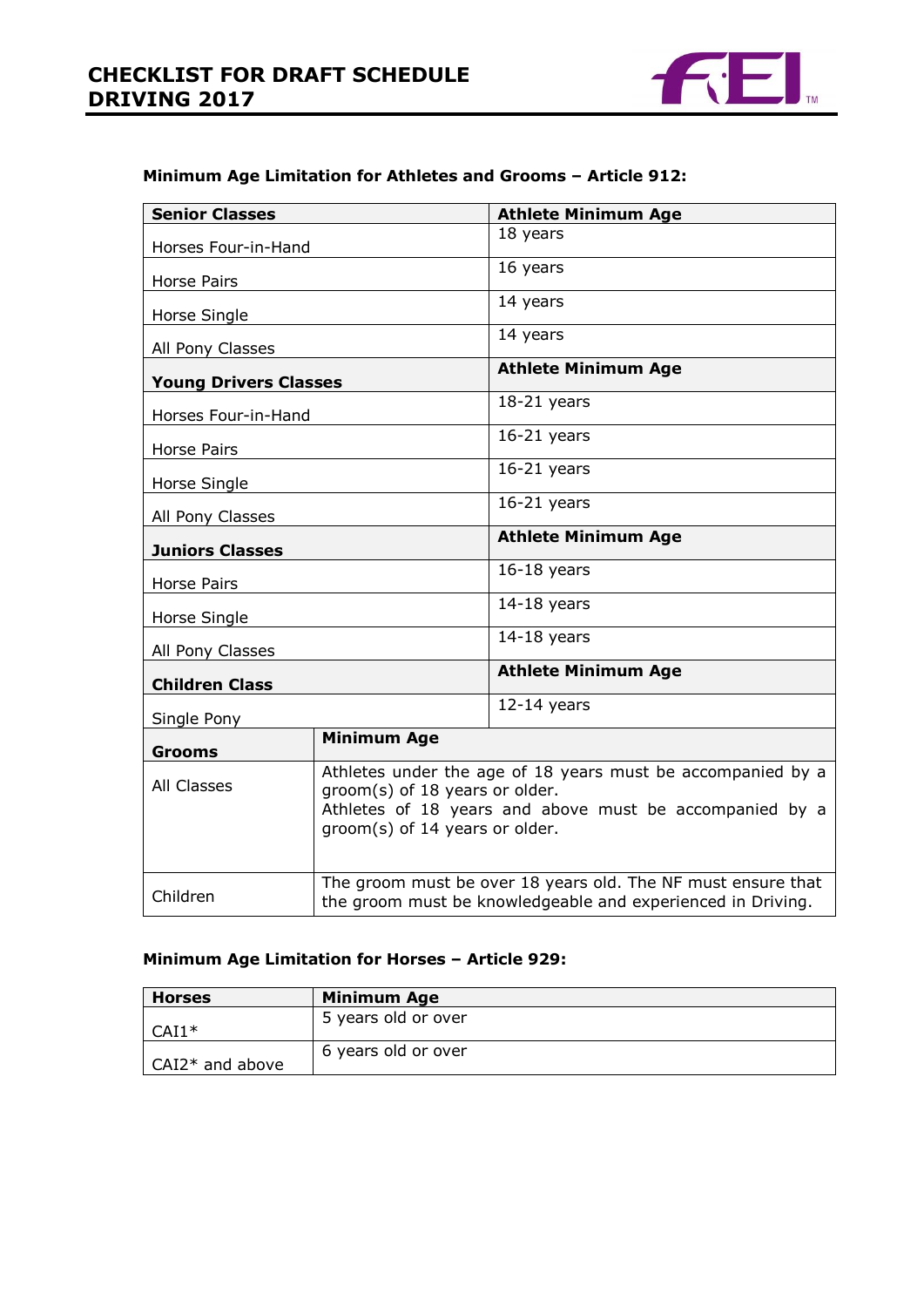

# **DEDUCTIONS FROM PRIZE MONEY AT COMPETITIONS:**

#### Distribution of Prizes and Indemnities

All prize money and all prizes in kind rewarded instead of prize money as well as reimbursements (e. g. transport charges, travelling expenses) will be distributed acc. to FEI-RG Art. 127/128 following the last competition at the latest. The scheduled prizes are gross amounts.

Settlement will be done per athlete. Depending on the agreement with the horse owner, each athlete binds himself to pass on to the horse owners the prize money or prizes in kind rewarded instead of prize money. The organizer is allowed to deduct possibly outstanding debts of the athlete. Acc. to § 50a EstG this also applies to foreign horse owners. After having deducted the VAT from the prize money or prizes in kind rewarded instead of prize money, as a rule the following income tax will be due: no taxes up to 250 EUR, 15 % exceeding 250 EUR (in force as of 01.01.2009); plus solidarity fee (at present 5.5 %) of the income amount. Travelling expenses being taken over or reimbursed are only regarded as revenues if they exceed the actual costs and the reimbursement for additional meal allowances acc. to  $\S$  4 Abs. 5 Satz 1 Nr. 5 EstG. The tax deduction has to be certified on demand. Those foreign athletes being exempted from tax deduction are kindly asked to submit an exemption certificate either with the entry or on the first show day at the latest. Every athlete himself is responsible for the correctness of the details he submits.

If Athletes have to be placed equally, the money value of possible prizes in kind (e. g. a car) is divided accordingly.

## **IMPORTANT**

**The total amount of prize money shown for each Competition in the schedule must be distributed. (FEI General Regulations articles 127 and 128)**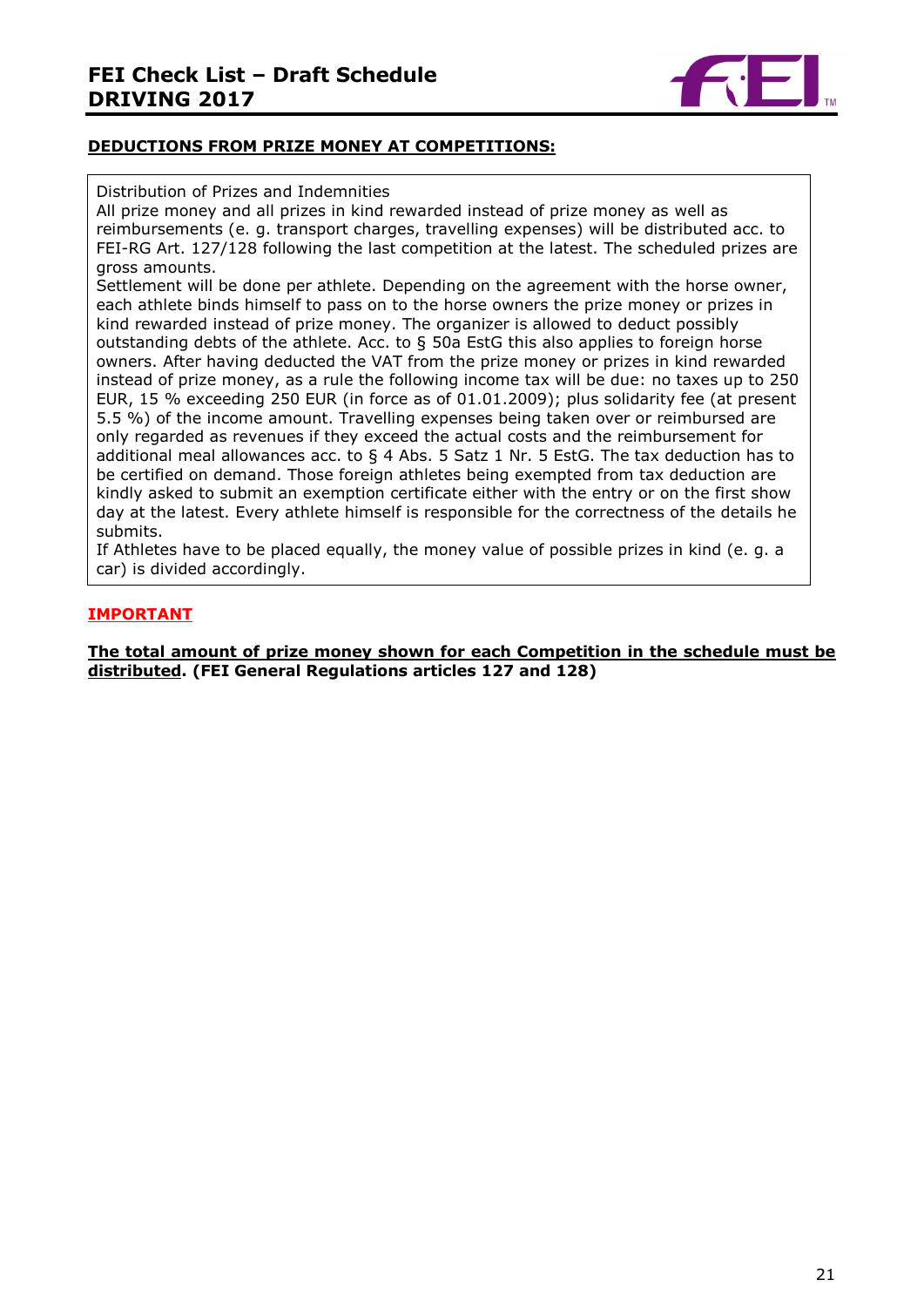

# <span id="page-21-0"></span>**XV. ANNEXES**

#### <span id="page-21-1"></span>**FEI Entry System**

Please fill the form below in order to provide you and the other members of your committee or your IT Providers access to the FEI Entry System.

| Name*: Asendorf                        |                                                                                                                                                                                                                                                                                                                                                                                                                                                                         |                                                                                                   |  |
|----------------------------------------|-------------------------------------------------------------------------------------------------------------------------------------------------------------------------------------------------------------------------------------------------------------------------------------------------------------------------------------------------------------------------------------------------------------------------------------------------------------------------|---------------------------------------------------------------------------------------------------|--|
|                                        |                                                                                                                                                                                                                                                                                                                                                                                                                                                                         |                                                                                                   |  |
|                                        |                                                                                                                                                                                                                                                                                                                                                                                                                                                                         |                                                                                                   |  |
|                                        |                                                                                                                                                                                                                                                                                                                                                                                                                                                                         |                                                                                                   |  |
|                                        |                                                                                                                                                                                                                                                                                                                                                                                                                                                                         |                                                                                                   |  |
|                                        |                                                                                                                                                                                                                                                                                                                                                                                                                                                                         |                                                                                                   |  |
|                                        |                                                                                                                                                                                                                                                                                                                                                                                                                                                                         |                                                                                                   |  |
| First Name*: Click here to enter text. |                                                                                                                                                                                                                                                                                                                                                                                                                                                                         |                                                                                                   |  |
|                                        |                                                                                                                                                                                                                                                                                                                                                                                                                                                                         |                                                                                                   |  |
|                                        | Admin <sup>2</sup>                                                                                                                                                                                                                                                                                                                                                                                                                                                      | $\Box$ Consult <sup>3</sup>                                                                       |  |
|                                        |                                                                                                                                                                                                                                                                                                                                                                                                                                                                         |                                                                                                   |  |
|                                        |                                                                                                                                                                                                                                                                                                                                                                                                                                                                         |                                                                                                   |  |
|                                        |                                                                                                                                                                                                                                                                                                                                                                                                                                                                         |                                                                                                   |  |
| First Name*: Click here to enter text. |                                                                                                                                                                                                                                                                                                                                                                                                                                                                         |                                                                                                   |  |
|                                        |                                                                                                                                                                                                                                                                                                                                                                                                                                                                         |                                                                                                   |  |
|                                        | Admin <sup>2</sup>                                                                                                                                                                                                                                                                                                                                                                                                                                                      | Consult <sup>3</sup>                                                                              |  |
|                                        | FEI ID <sup>1</sup> : $10095461$<br>First Name*: Susanne<br>Access Rights*:<br>Event $(s)^4$ : CAI-W<br><b>FEI ID</b> <sup>2</sup> : Click here to enter text.<br>Name*: Click here to enter text.<br>E-Mail*: Click here to enter text.<br>Access Rights*:<br>Event(s) <sup>4</sup> : Click here to enter text.<br><b>FEI ID</b> <sup>3</sup> : Click here to enter text.<br>Name*: Click here to enter text.<br>E-Mail*: Click here to enter text.<br>Access Rights*: | E-Mail*: asendorf@sasportservice.de<br>$\boxtimes$ Admin <sup>2</sup> $\Box$ Consult <sup>3</sup> |  |

**Event(s)<sup>4</sup> :** Click here to enter text.

<sup>1</sup> If already have an FEI user account.

<sup>2</sup> Provides you the required access to manage entries and substitutions and download entries/lists.

<sup>3</sup> You are just able to consult and download the entries/lists.

<sup>4</sup> Leave the field blank if the user deals with the entries of all events in the show.

**\* Mandatory Fields**